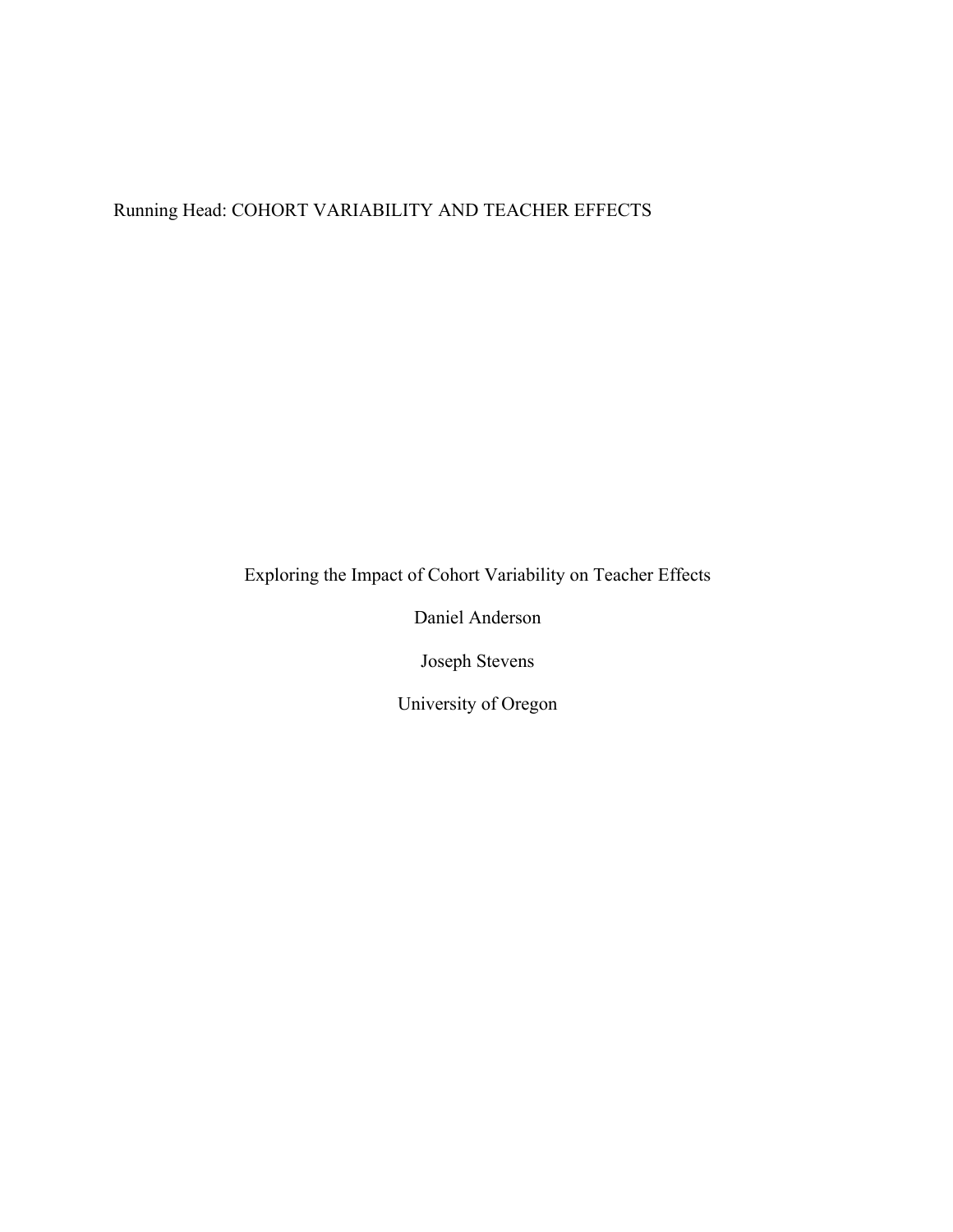#### **Abstract**

Value-added models (VAMs) attempt to isolate the contribution of teachers to students' achievement by conditioning current achievement on previous achievement. VAMs continue to gain popularity in large-scale accountability applications as one component of teacher evaluation systems. Generally, teacher effectiveness estimates are obtained from VAMs on an annual basis. Cohort variability, or year-to-year fluctuations in the student samples, therefore poses a threat to the validity of VAMs. The purpose of this paper was to explore the extent to which students' initial achievement and rate of growth during the school year varied as a function of the specific academic year. Overall, we found that students' within-year growth depended on *Academic Year*, independent of student demographics or classroom-level nesting. Implications for VAMs are discussed.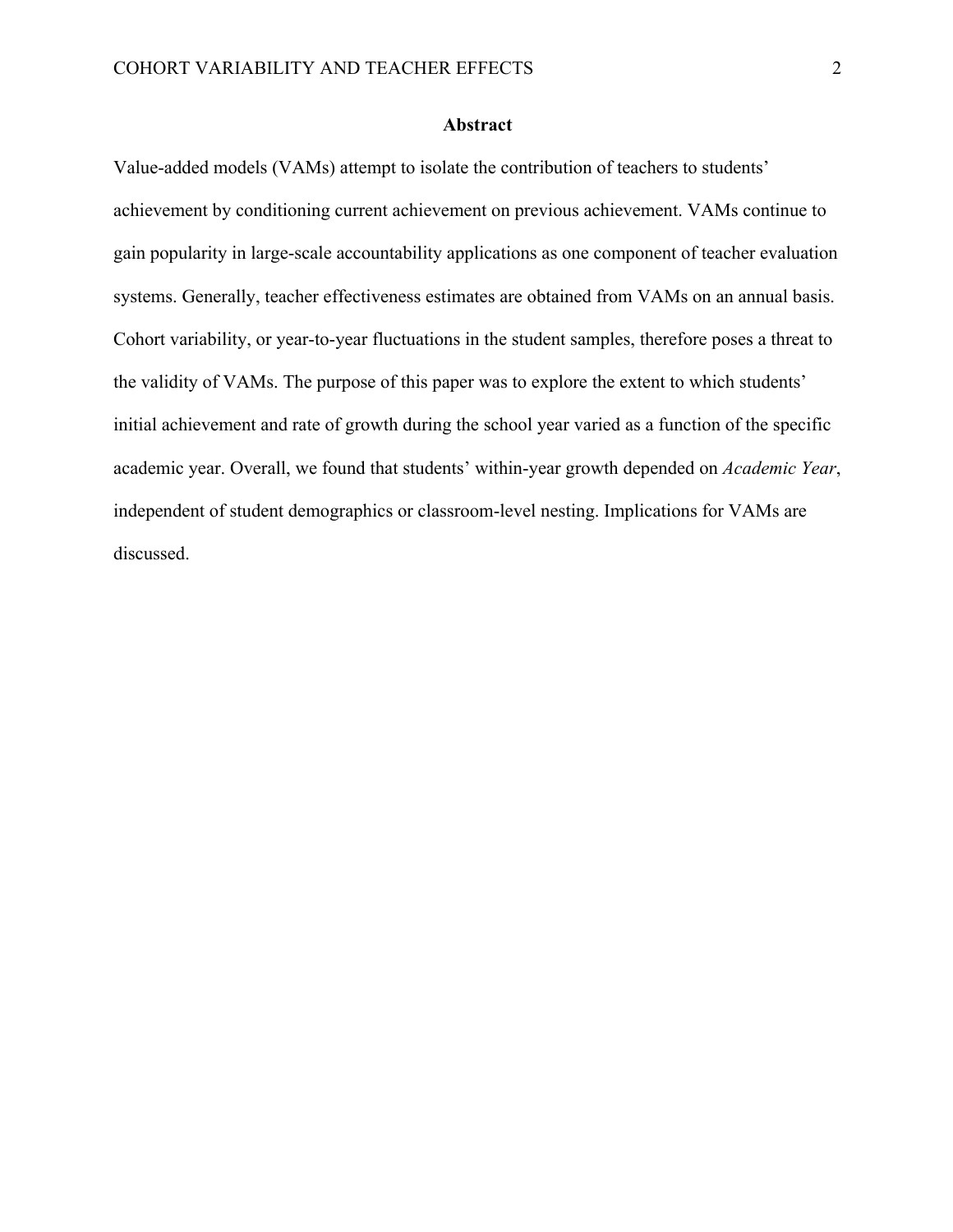#### **Exploring the Impact of Cohort Variability on Teacher Effects**

Teachers impact on students' academic achievement is of considerable interest to a broad array of stakeholders, including parents, district administrators, and educational policy makers. Perhaps unsurprisingly, a wealth of previous research has attempted to isolate the "teacher effect" in the variance among student test scores (e.g., Chetty, Friedman, & Rockoff, 2014; Hanushek, Kain, O'Brien, & Rivkin, 2005; Heck, 2009; Kane, McCaffrey, Miller, & Staiger, 2013; Kane, Rockoff, & Staiger, 2008; Kane & Staiger, 2008; Koedel & Betts, 2007; Konstantopoulos & Chung, 2011; Nye, Konstantopoulos, & Hedges, 2004; Palardy & Rumberger, 2008; Rockoff, 2004). The statistical models used to estimate teacher effects, referred to generally as value-added models, or VAMs, vary considerably (see McCaffrey, Lockwood, Koretz, Louis, & Hamilton, 2004). In operational use, however, two models dominate: the student growth percentiles model (SGP; Betebenner, 2011) and the educational value-added assessment system (EVAAS; see Sanders & Horn, 1994; Wright, White, Sanders, & Rivers, 2010). Regardless of the specific model applied, VAMs provide estimates of teacher effectiveness based on the deviation of the mean classroom achievement from the overall sample mean achievement. "Achievement" is defined broadly, and can mean different things based on the specific study or model applied. Both the SGP and EVAAS models condition the current year's status (on the state test) on the previous years' status. The teacher effect is then defined as the average classroom-level deviation from the expected and observed achievement.

VAMs originated in the econometrics literature, with Hanushek (1971) applying models as early as the 1970s. The past decade, however, has seen an explosion in the quantity of research on teacher effects, with the past five years being particularly productive. At the time of this writing, a quick Google Scholar search revealed 192,000 records for the search terms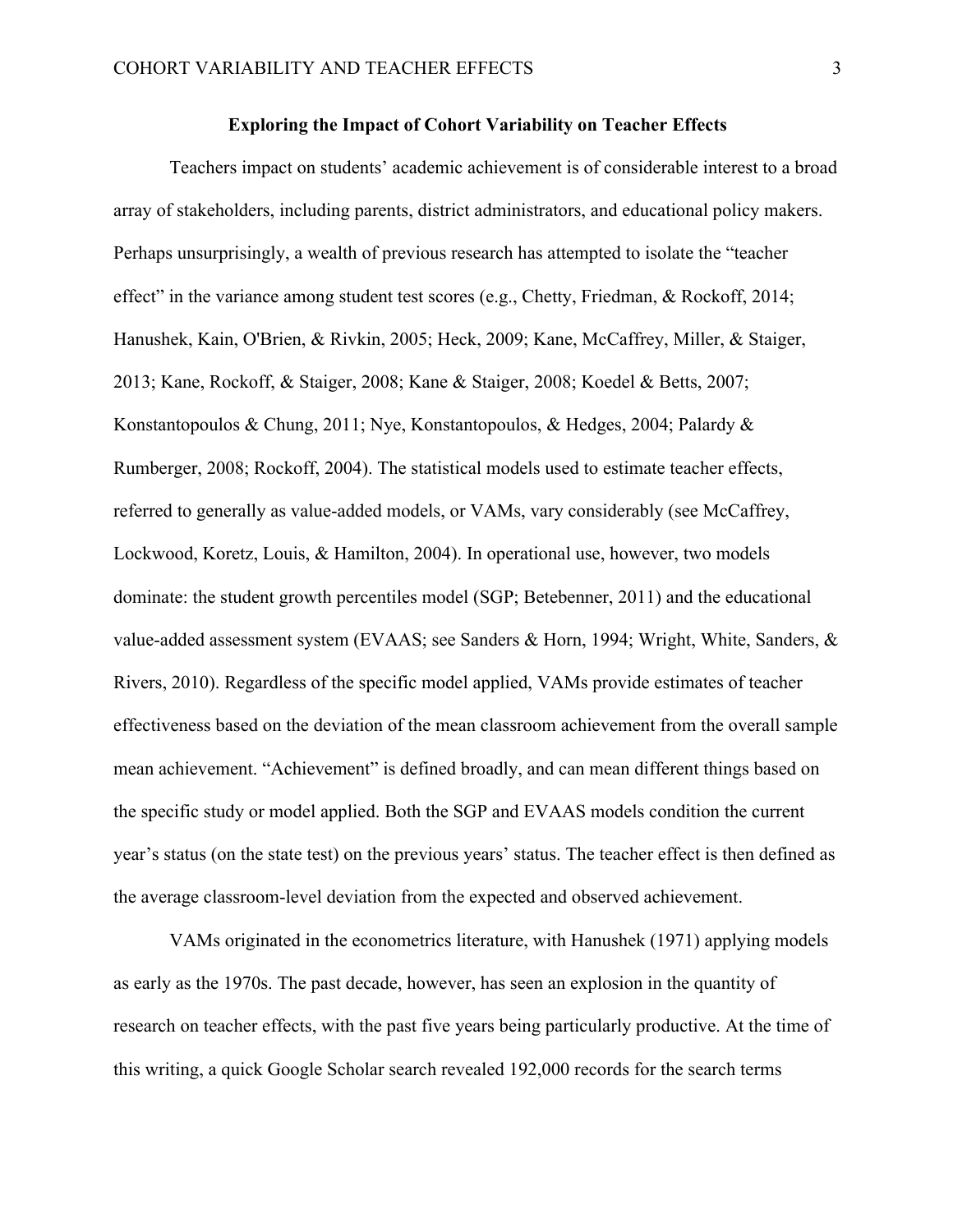"teacher effectiveness" since 2010. The enormous growth in research was prompted, at least in part, by federal legislation. In 2009, the United States Department of Education (USED) announced the Race to the Top (RTT) grant, a \$4.35 billion dollar competitive grant that placed considerable emphasis on evaluating educator effectiveness (USED, 2009). The RTT grant was followed by a federal waiver, offering flexibility relative to the requirements of the *No Child Left Behind Act* (NCLB, 2002) "in exchange for rigorous and comprehensive State-developed plans designed to improve educational outcomes for all students" (USED, 2013, para 1). The state plans were required to "link teacher, principal, and student data and provide that information to educators to improve their practices"(USED, 2011, para 7). To date, 43 states, the District of Columbia and Puerto Rico have been approved for such a waiver (United States Department of Education, 2015), with many using VAMs as one component of educator evaluations.

It is important to note that VAMs can be used for many different purposes, including research purposes and, perhaps, as a formative diagnostic check for district personnel (McCaffrey, Lockwood, Koretz, & Hamilton, 2003). Large-scale policy applications of VAMs, however, are in many ways restricted. For example, datasets are limited to include only state test scores, collected annually. Further, there is generally a desire to calculate estimates on an annual basis (Hull, 2013). This is problematic considering McCaffrey, Sass, Lockwood, and Mihaly (2009) found teacher effect estimates calculated during one year correlated with effects calculated the following year at only 0.2-0.5 for elementary school teachers, and 0.3-0.7 for middle school teachers. While some degree of year-to-year variability would be expected, these results suggest the effects may be highly unstable. Ballou (2005) found similar results, with roughly 30% of teachers estimated as being in the bottom quartile the first year moving to one of the top two quartiles the following year. The reverse was also true; approximately 25% of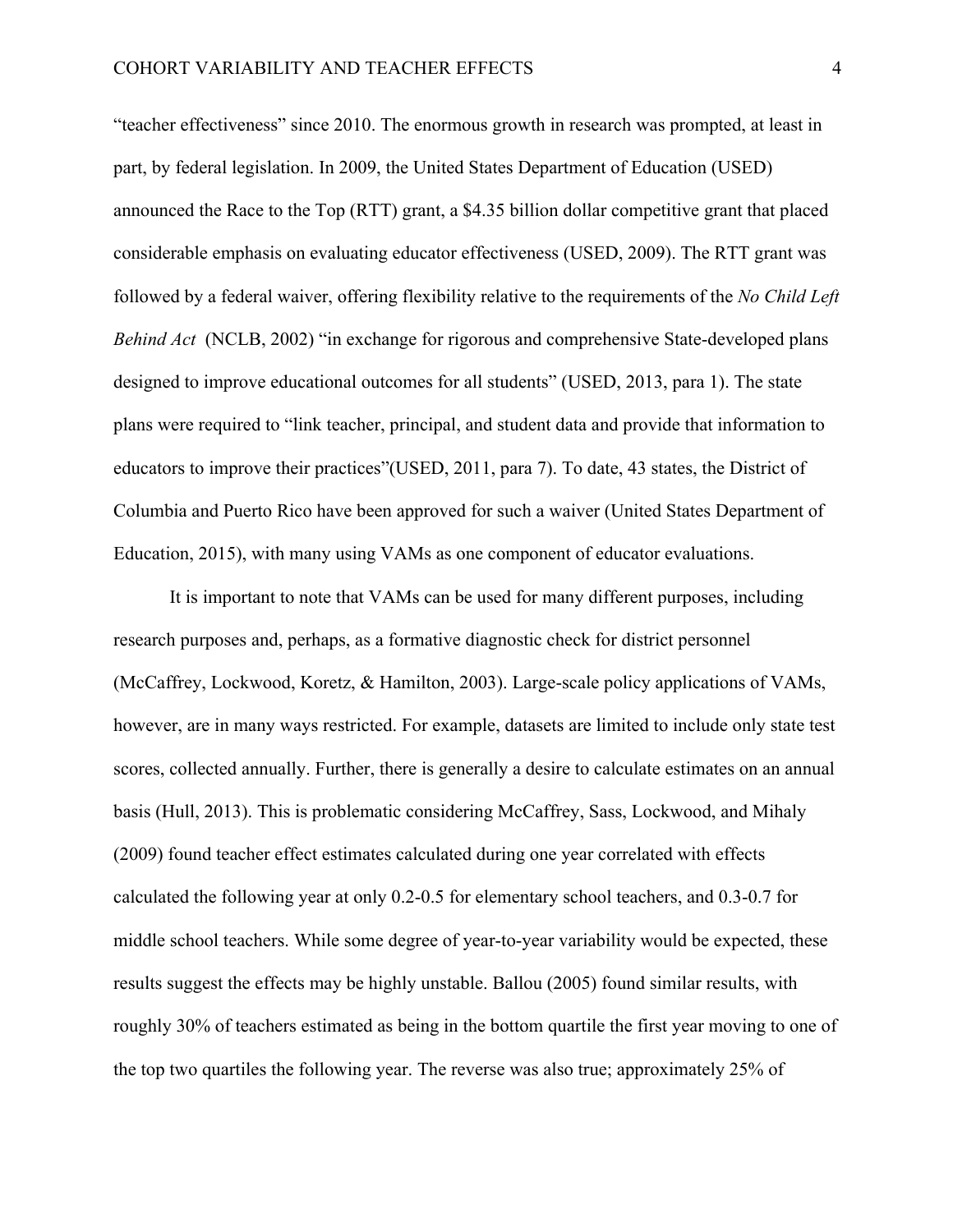teachers who were in the top quartile during the first year fell to one of the bottom two quartiles in the second year. Both Ballou and McCaffrey et al. note that averaging performance over multiple years increased the stability of estimates.

Year-to-year variability in students' achievement may occur for multiple reasons outside of the specific teacher instructing the student, which may be part of the reason teacher effects have been found to be unstable. For example, district- or school-level policies, reform efforts, or leaders may have indirect effects on students' achievement beyond the individual teacher. Annual changes in the classroom or school student composition have also been shown to have a substantial impact on school effect estimates (Kane & Staiger, 2002; Linn & Haug, 2002), and the impact is likely to be greater at the classroom-level given the reduced sample size. Averaging effects across multiple years may result in more stable estimates in part because the estimate essentially becomes averaged over multiple years of external factors and samples of students. Classroom composition and interpersonal dynamics have also been shown to significantly relate to student achievement (i.e., peer effects; Hanushek, Kain, Markman, & Rivkin, 2003; Kang, 2007). Each school year, teachers are charged with instructing new groups of students with different dynamics and challenges, both academically and behaviorally. In some years, teachers may have to spend a substantial amount of time dedicated to classroom management issues, at the expense of academics, while in other years teachers may spend relatively little time on such issues.

We refer globally to the issue of year-to-year variability in students' achievement beyond the teacher effect as "cohort effects". This label is intended to be general, and not interpreted as purely "of the students" (i.e., cohort effects may be the result of a policy change). Because of the desire within large-scale policy applications to calculate estimates of teacher effects on an annual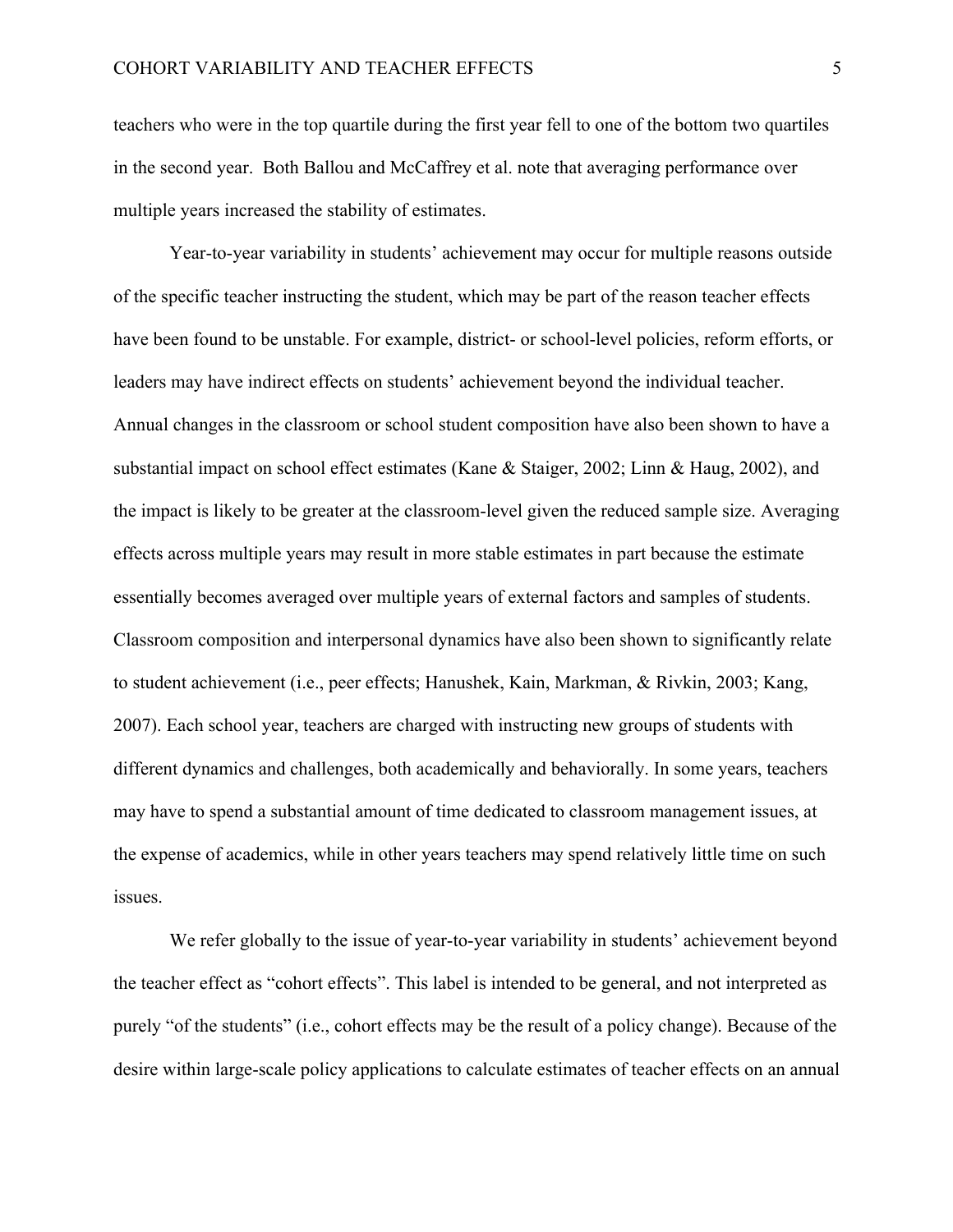basis (see Hull, 2013), cohort effects cannot be accounted for, which introduces a potential source of bias. Many have questioned the validity of VAMs for producing unbiased, causal estimates of teacher effectiveness (American Statistical Association, 2014; Braun, 2005; McCaffrey, Lockwood, Mariano, & Setodji, 2005; Rothstein, 2010). Proponents argue that when prior achievement is used as a control variable in the model the classroom-level "intake" is essentially equated. The resulting models can then provide unbiased causal estimates of teachers' impact on students' achievement, it is argued, by evaluating student gains (Chetty et al., 2014). However, if peer effects, policy changes, or other factors influence student achievement, each annual cohort of students may exhibit different rates of growth during the school year. In this case, cohort variability would bias estimates of teacher effectiveness even if differences between classrooms in students' initial achievement were statistically indistinguishable.

The purpose of this paper was to explore the extent to which differences in students' reading and math achievement were attributable to year-to-year changes in the sample of students beyond classroom-level nesting or student demographics. We fit within-year growth models to five years of data collected during the fall, winter, and spring of the school year in Grades 3-5 in reading and math in one large school district located in the southwestern United States. We explored the extent to which *Academic Year* (i.e., cohort) related to students' initial achievement and rate of growth in each grade. We compared the fit of competing models representing three alternative hypotheses: (1) *Academic Year* does not relate to students' achievement beyond classroom-level nesting and student demographic variables; (2) *Academic Year* relates to students' initial achievement, but not their rate of growth; and (3) *Academic Year* relates to both students' initial achievement and their subsequent rate of growth.

#### **Method**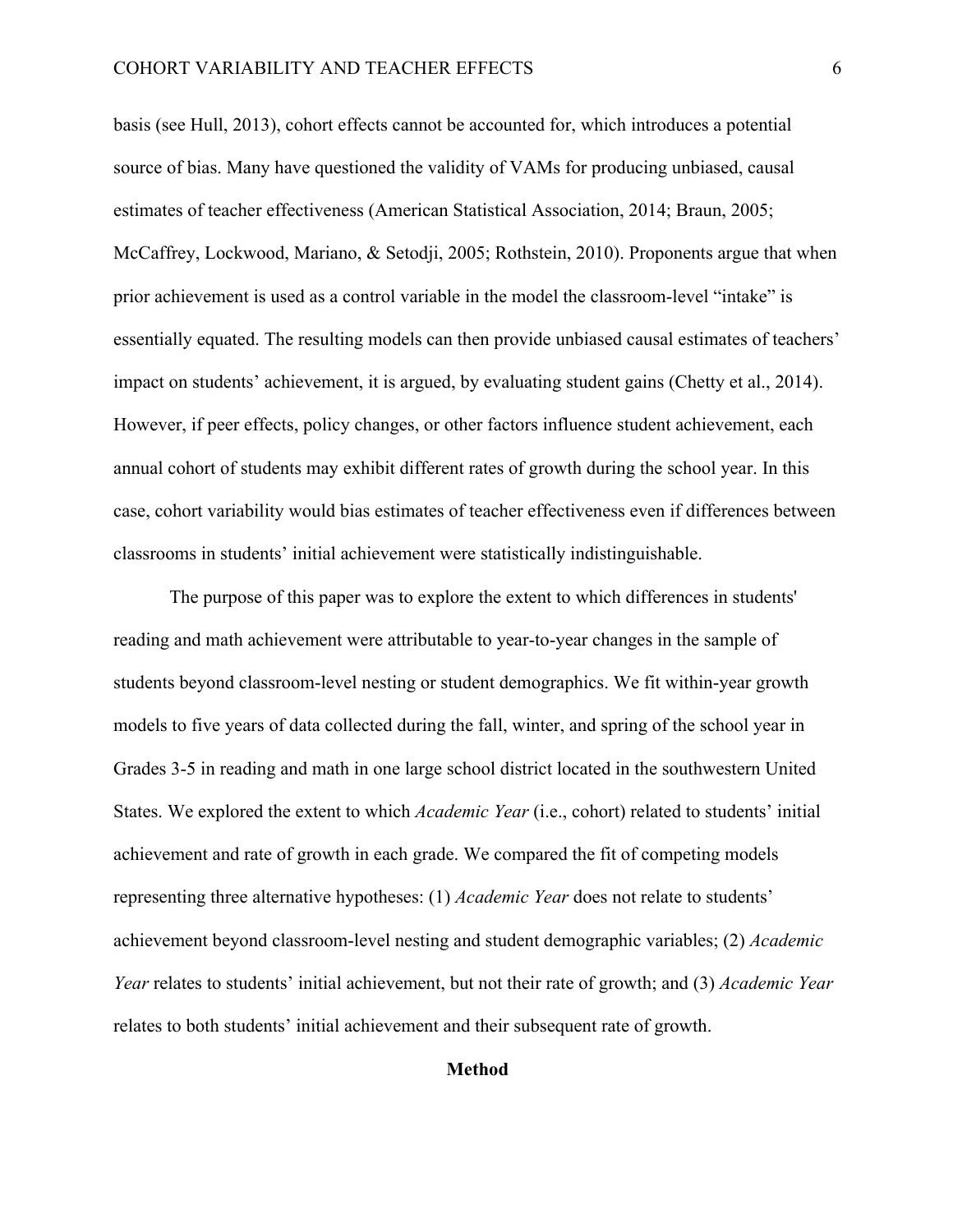#### **Sample and Measures**

The reading and mathematics portion of the Measures of Academic Progress (MAP) were used in this study. The MAP is an untimed computerized adaptive interim assessment that was administered seasonally (fall, winter, and spring), with students being presented different items conditional on their estimated ability level. Items are selected so the conditional probability of students correctly responding to items is approximately .5, maximizing information relative to the latent trait (Wang, McCall, Jiao, & Harris, 2013). The adaptive algorithm results in consistently higher test information and lower standard errors across a wide range of student abilities (NWEA, 2011). The tests include 50 multiple-choice items with 4 or 5 response options.

All items on the MAP were calibrated on a common, vertical scale, using a Rasch model (NWEA, 2011). Scores were reported on a transformed logit scale, called a Rasch unit, or RIT scale (RIT =  $(\theta * 10) + 200$ ). The developers report the equivalent of alternate form reliability for the MAP ranging from .705 to .914, while the equivalent of test-retest reliability ranged from .703 to 925 (NWEA, 2011). The marginal reliability (Samejima, 1977, 1994), which is interpreted similarly to coefficient alpha, ranged from .946 to .958. The bivariate correlation between MAP and state test performance when taken at approximately the same time (concurrent validity) ranged from 0.635 to 0.878 across states. The correlation between MAP taken at an earlier time and state test performance (predictive validity) ranged from 0.583 to 0.868 across states.

Five years of data were available in each of Grades 3-5, collected across the 2008-2009 to 2012-2013 school years. The total sample included  $\sim$ 7,000 students per grade, with approximately 1,350-1,400 students in each year. An outline of the data structure is displayed in Figure 1. Note that each grade was analyzed separately, and included five years of data. There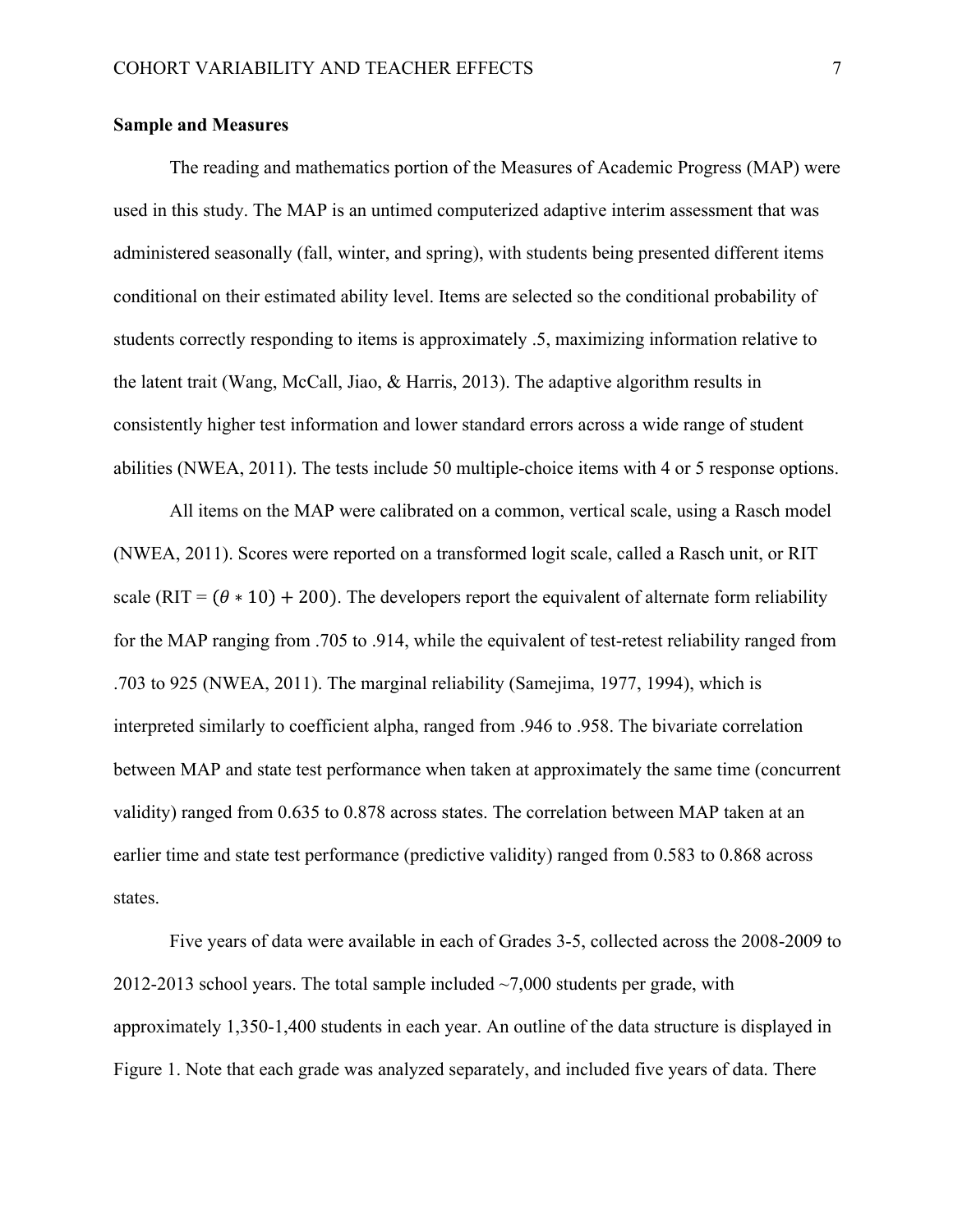was considerable overlap between grades in student cohorts. As displayed in the figure, three cohorts of students were represented in each analysis. Grades 3 and 4 and Grades 4 and 5 each had one additional cohort of students that overlapped - those who matriculated from Grades 3 to 4 from 2011-12 to 2012-13, and students who matriculated from Grades 4 to 5 from 2008-09 to 2009-10. Each of Grades 3 and 5 had one cohort of students who were not in common with any other analysis. In sum, Grades 3 and 4 and Grades 4 and 5 each shared 4 cohorts of students, while Grades 3 and 5 shared 3 cohorts of students.

Classrooms with fewer than 16 students at any point in the study were excluded to ensure adequate variance partitioning between student and classroom factors. These numbers are similar to those used in previous research (McCaffrey et al., 2009), and by states adopting teacher growth models for accountability purposes (American Institutes for Research, 2011). Means and standard deviations for each time point and cohort for reading and math are displayed in Table 1. A total of 131 teachers with at least 16 students were represented in Grade 3, with 111 in Grade 4, and 112 at Grade 5. The average class size was approximately 23 students in Grade 3 and 27 students at Grades 4 and 5.

#### **Analyses**

Our primary analyses were three-level linear growth models for each grade and subject across the seasonal time points. The assessment windows for each seasonal time point were quite broad (~6 weeks). We accounted for the variation by coding *Time* relative to the specific date the measures were administered. *Time* was coded in months, in decimal form, such that the coefficient could be interpreted as "monthly growth", but accounted for the specific number of days between assessments. The intercept was centered on the first day of the school year for each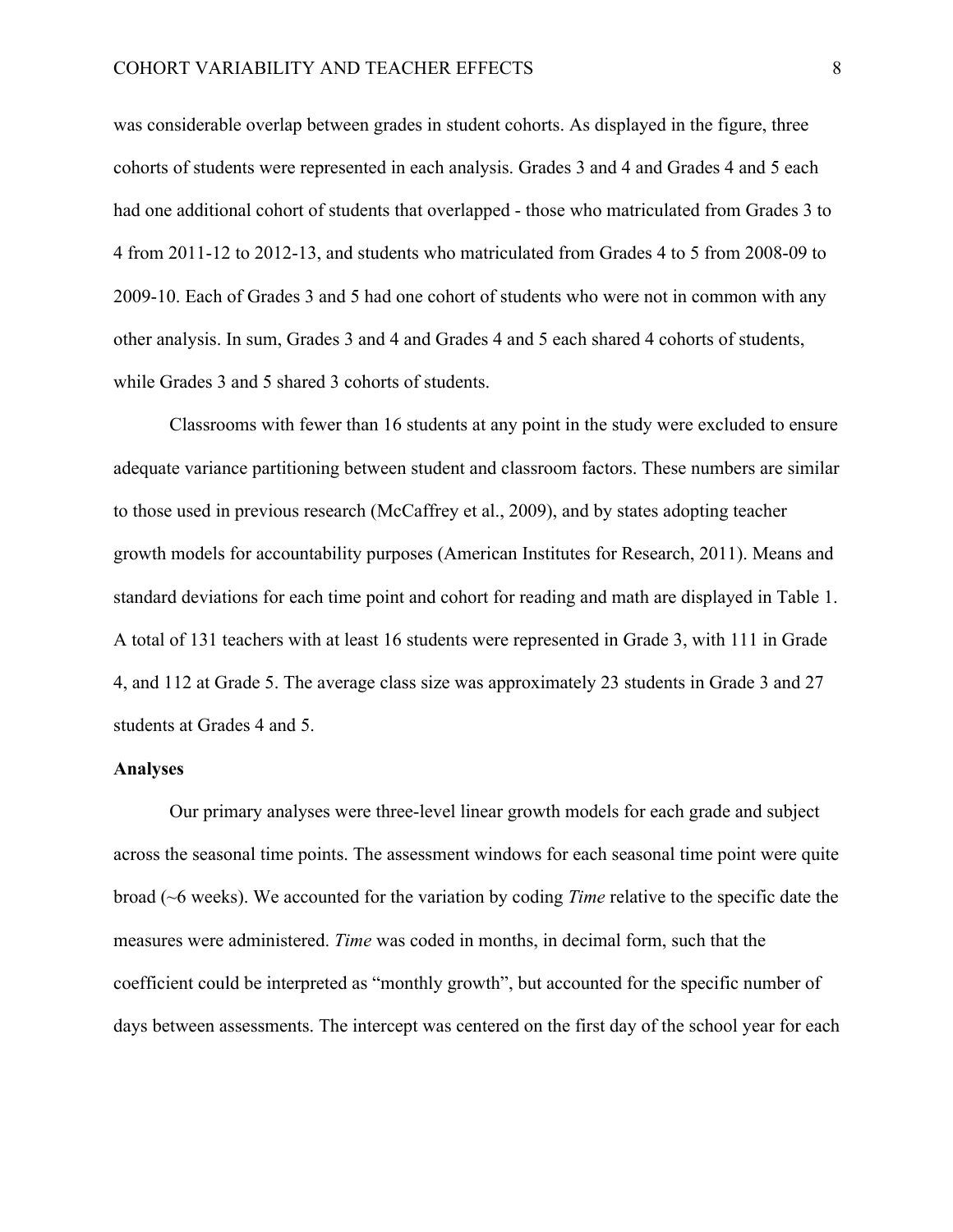cohort of students, and represented a backward projection of their initial achievement. An unconditional growth model was fit first as follows

$$
Y_{tij} = \pi_{0ij} + \pi_{1ij} \text{Monthly} + e_{tij}
$$
\n<sup>(1a)</sup>

$$
\pi_{0ij} = \beta_{00j} + r_{0ij} \n\pi_{1ij} = \beta_{10j} + r_{1ij}
$$
\n(1b)

$$
\begin{aligned} \beta_{00j} &= \gamma_{000} + u_{00j} \\ \beta_{10j} &= \gamma_{100} + u_{10j} \end{aligned} \tag{1c}
$$

where  $Y_{tij}$  represents the MAP assessment, either reading or math, at time  $t$  for student  $i$  nested in classroom *j*. The  $\pi_{0ij}$  and  $\pi_{1ij}$  terms represent the estimated intercept and slope for student *i*. The residual term,  $e_{tij}$ , represents variance not accounted for by the model and is assumed normally distributed with a mean of zero and variance  $\sigma^2$ . Equation 1a represents the withinstudent portion of the model (Level 1). Equations 1b and 1c represent the between-student and between-classrooms portion of the model (Levels 2 and 3, respectively). The  $\beta_{00j}$  and  $\beta_{10j}$  terms represent the average student-level initial achievement and growth slope, respectively, while  $r_{0ij}$ and  $r_{1ij}$  represent random student deviations around the average intercept and growth slope, respectively. Similarly, the  $\gamma_{000}$  and  $\gamma_{100}$  terms represent the average classroom initial achievement and growth, respectively, while the  $u_{00j}$  and  $u_{10j}$  terms represent individual classroom deviations around the averages. Both the student- and classroom-level random effects were assumed normally distributed with a mean of zero and an unstructured covariance matrix.

Following the unconditional model, a demographic-conditional model was estimated where student demographics were entered as fixed-effects predictors of students' initial achievement and rate of growth. Demographic variables included dummy-coded vectors of whether the student was male, actively enrolled in an English language learner program (ELL: Active), being monitored for their English language skills (ELL: Monitor), received special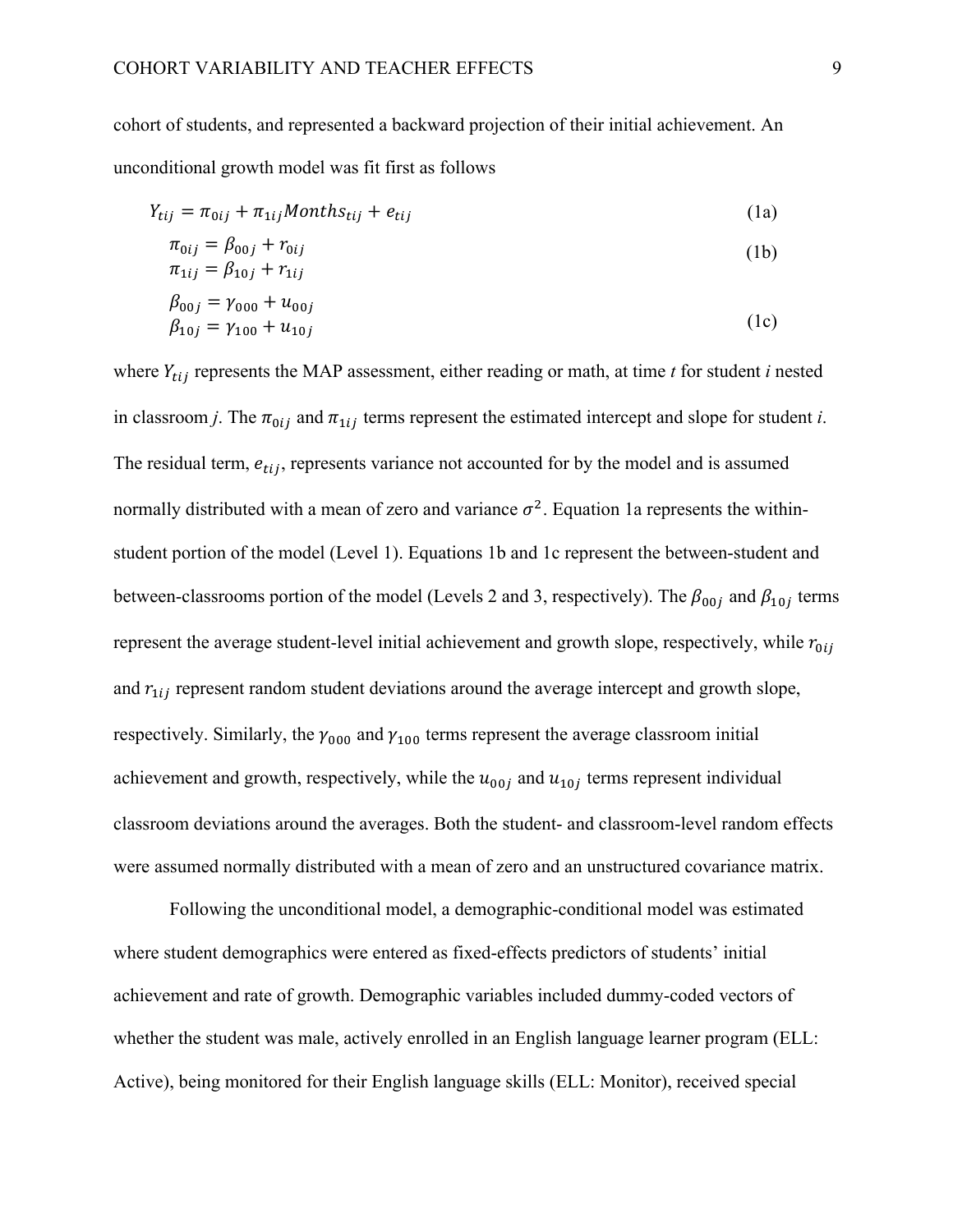education services (SPED), were eligible for free or reduced price lunch (FRL), were of Hispanic/Latino ethnicity, or were of non-Hispanic/Latino and non-White ethnicity. The intercept thus represented White female students receiving general education instruction who were not enrolled in an ELL program and were not FRL eligible. Following the demographicconditional model, *Academic Year* was entered as an effect-coded predictor of students' intercepts. Coefficients for specific cohorts of students therefore represented the difference between the average initial achievement for students within the specific academic year and the weighted grand mean (i.e., the mean of the group means). The weighted grand mean reasonably approximated the true grand mean for the reference group, given that the number of students within each academic year was roughly equivalent (see Table 1). Finally, the full model was estimated by including *Academic Year* as a predictor of students' rate of growth within the year.

We used multimodel inference when comparing competing models (Burnham  $\&$ Anderson, 2004). Specifically, our model building strategy explicitly tested whether *Academic Year* contributed to the model as a predictor of students' initial achievement after controlling for student demographic variables and classroom level nesting (Hypothesis 1 versus Hypothesis 2). Following this model, we tested whether *Academic Year* contributed to the model as a predictor of students' rate of growth beyond the effect on the intercept or student demographic variables and classroom-level nesting (Hypothesis 2 versus Hypothesis 3). Akaike's information criterion (AIC) and the Bayesian information criterion (BIC) were primarily used when selecting between competing models. We used general rules of thumb outlined by Burnham and Anderson to select a best-fitting model. Specifically, when the difference between competing models was less than two, we concluded there was little evidence to support one model over the other. Differences between four and seven indicated "considerably less support" (p. 271) for the model with the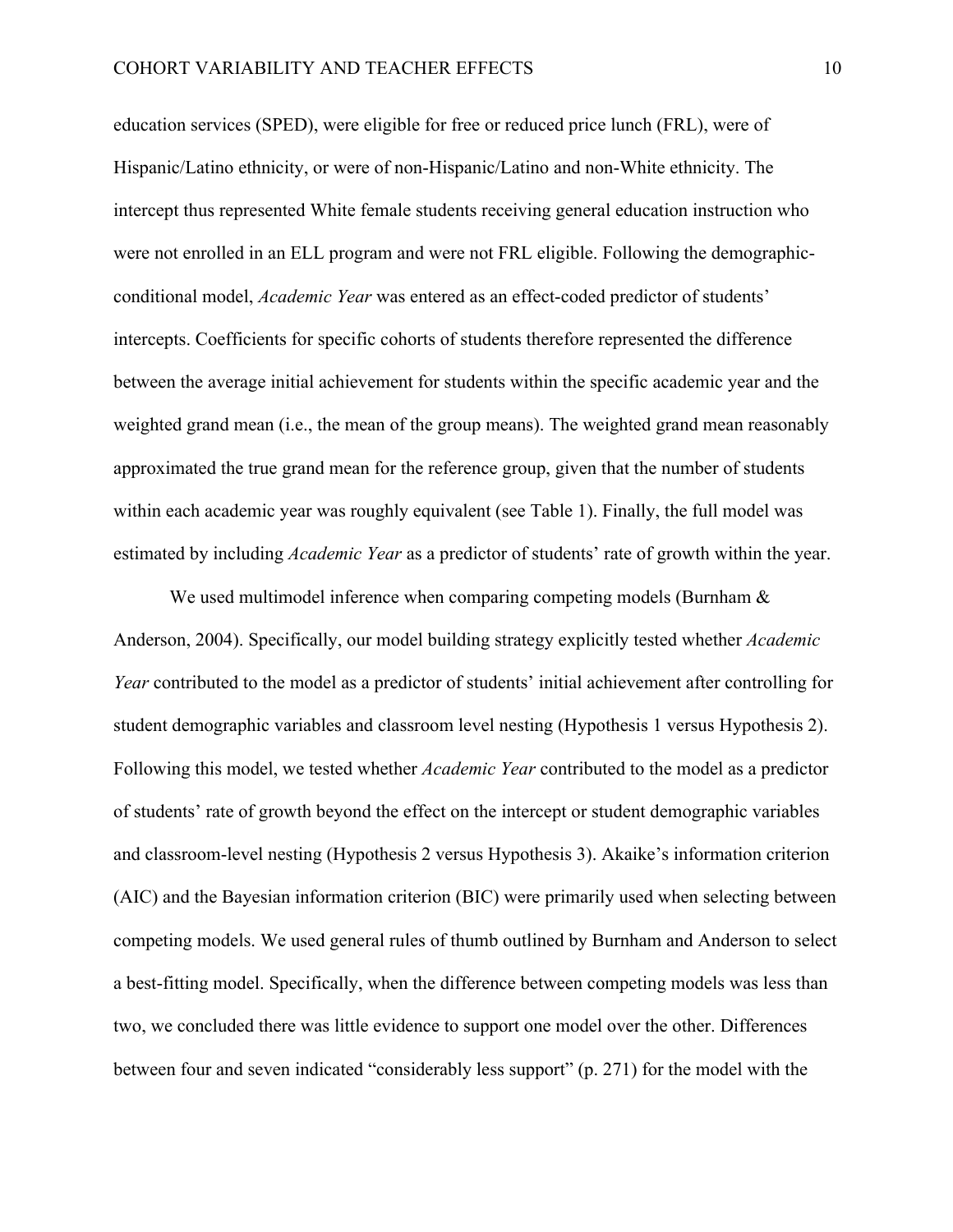higher value, while differences greater than ten provided "essentially no support" (p. 271) for the model with the higher value. BIC tends to be the more conservative indicator (i.e., includes a greater penalty for the number of estimated parameters). We also used a  $\chi^2$  test to evaluate differences in the model deviance, which essentially became the moderator in the case of conflicting evidence between AIC/BIC.

#### **Results**

In the presentation of our results, we focus primarily on model selection. We briefly discuss the effect of all demographic variables, but focus primarily on the effect of including *Academic Year* in the model.

#### **Model Selection**

Fit indices for our competing models are displayed in Table 2 for math and in Table 3 for reading. The inclusion of student demographic variables universally resulted in a better fit to the data over the unconditional model, as indicated by AIC, BIC, and the  $\chi^2$  test of the change in the model deviance. Generally, AIC indicated that including *Academic Year* as a predictor of students' intercepts increased model fit modestly (i.e., < 10). The exceptions were in Grade 5, where AIC stayed at the same estimated value in reading and decreased by 1 point in math. By contrast, the BIC increased with the inclusion of *Academic Year* as a predictor of the intercept across all models. The  $\chi^2$  test of the model deviance revealed similar evidence to AIC, with the deviance reducing significantly ( $p < .05$ ) for all models outside of Grade 5 for both reading and math. Overall, the AIC decreased by 0 to 9 points, while BIC universally increased (range  $= 24$ ) to 31 points). Because the  $\chi^2$  tests provided similar results to AIC, we concluded that the inclusion of *Academic Year* as a predictor of students' intercepts moderately improved model fit after accounting for student demographics.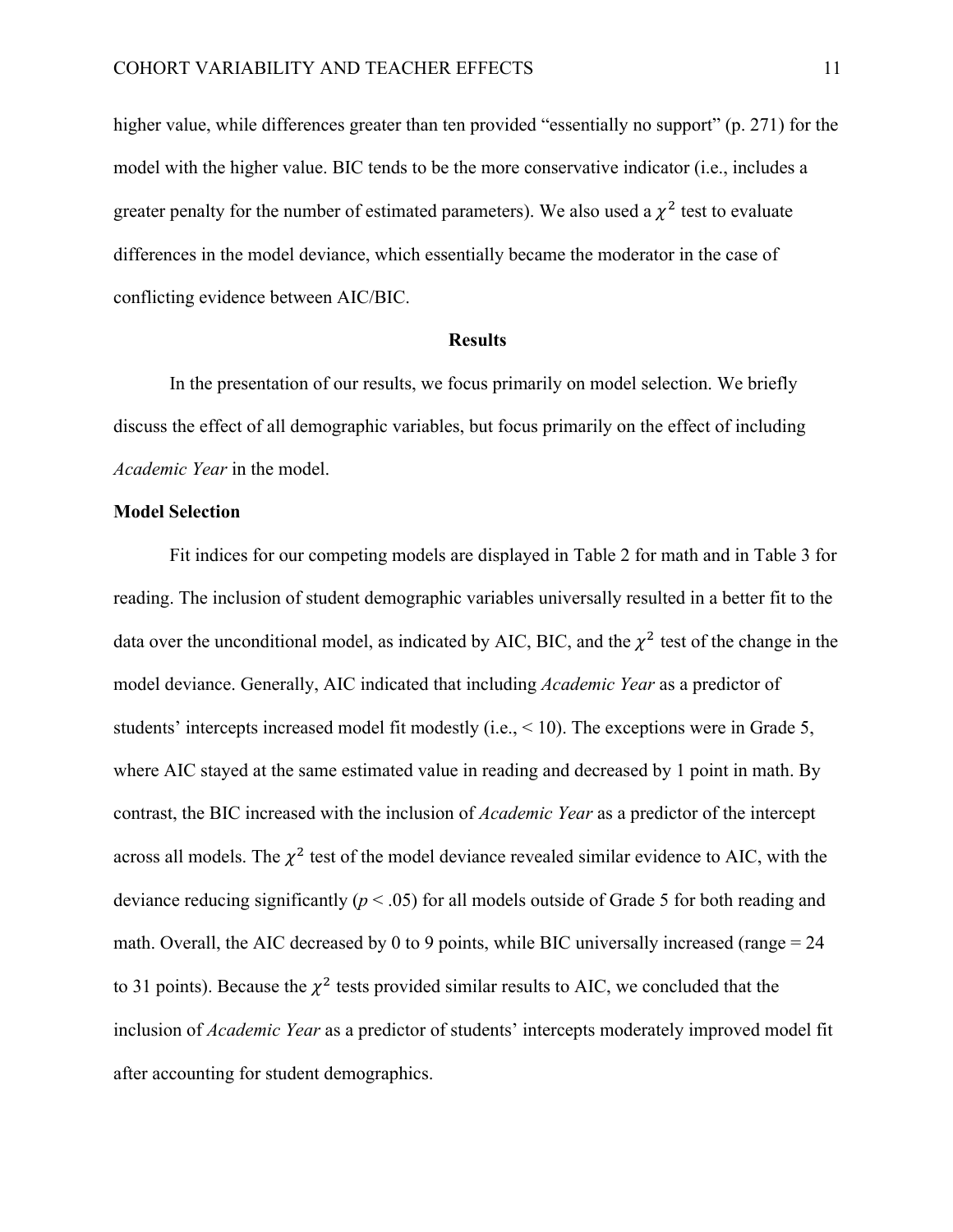Following the evaluation of *Academic Year* as a predictor of students' intercepts, we estimated the full model, which included all student demographics and *Academic Year* as a predictor of students' intercepts and slopes. The AIC universally indicated that the full model displayed the best fit to the data, with all values being at least 10 points lower than any alternative model, with the exception of Grade 5 Reading, which was 8 points lower than the next best fitting model. The BIC was generally reduced, relative to the model with *Academic Year* as a predictor of students' intercepts only, with the exceptions being Grade 3, where the estimate stayed the same in math and decreased by 1 point in reading, and Grade 5 Reading, where the estimate increased by 24 points. All other models were at least 10 points lower than the model with *Academic Year* on the intercept along. However, the lowest BIC value remained the demographic-conditional model across all models except Grade 4 Math, for which the full model had the best fit to the data. The  $\chi^2$  tests of model deviance were universally significant, relative to the model with only *Academic Year* as a predictor of students' intercepts. Thus, while it seemed clear that the full model was a better fit to the data than the model with *Academic Year* as a predictor of intercepts only, there was conflicting evidence between AIC and BIC as to which model fit the data best overall, with AIC universally indicating the full model and BIC generally indicating the demographic-conditional model.

While not reported in Tables 2 and 3, additional  $\chi^2$  tests of the model deviance were conducted across all models in which the lowest AIC was estimated for the full model, but the lowest BIC value was estimated for the demographic-conditional model. Across all grades and models,  $\chi^2$  indicated the full model displayed the best fit to the data. Given the accumulation of evidence across model fit indices, we concluded that the full models displayed the best fit to the data across all grades and both subjects.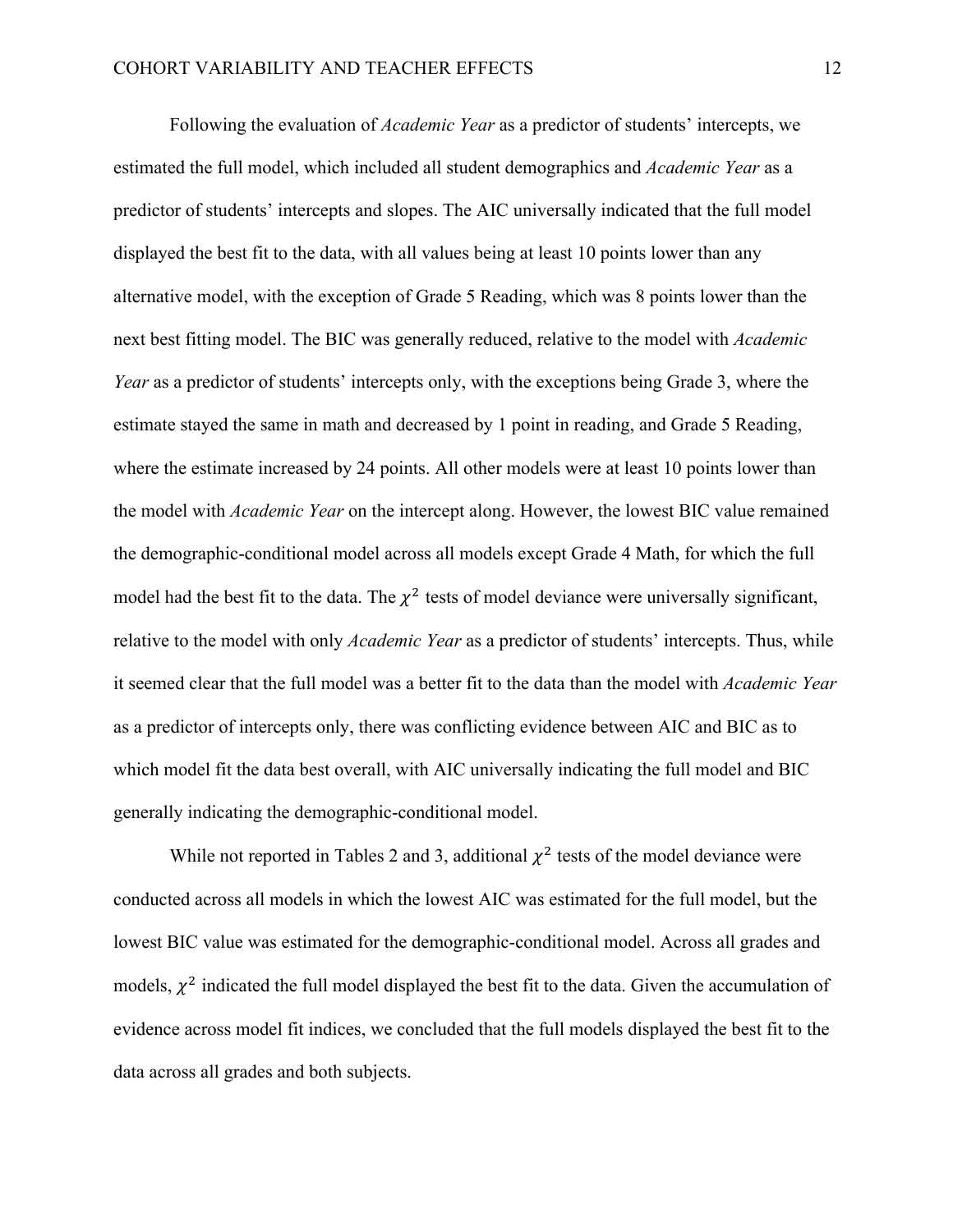#### **Parameter Estimates**

Tables 4 and 5 display *Academic Year* parameter estimates for math and reading, respectively, as well as variance components for each of the selected models. To keep the tables of a manageable size, parameter estimates for demographic variables are not displayed<sup>1</sup>, but rather are discussed briefly below. Tables 4 and 5 present only the final two models: *Academic Year* as a predictor of students' intercepts only, and *Academic Year* as a predictor of students' intercepts and slopes. When interpreting Tables 4 and 5, it is important to keep in mind the data structure (see Figure 1). For example, the coefficient for 2009 in Grade 3 represents largely the same group of students (outside of attrition) as the coefficient for 2010 in Grade 4.

Across all grades and subjects, students who were Active ELLs, FRL eligible, receiving SPED services, of Hispanic/Latino ethnicity, and/or of non-Hispanic/Latino and non-White ethnicity, had a significantly lower initial achievement than the reference group ( $p < .05$ ). Male students were universally higher in initial math achievement, and lower in initial reading achievement (although the coefficient for reading at Grade 4 was not significant,  $p = .08$ ). Students who had exited the district ELL program and were on monitor status had an initial achievement approximately 1 to 2 points higher in math and reading than the reference group, with the exception of Grade 5 Reading, which was not significantly different. Patterns for growth were less systematic. Active ELLs progressed significantly faster than the reference group in Reading in both Grades 4 and 5, while ELLs on monitor status progressed significantly faster in Grades 4 and 5 Math. FRL-eligible students progressed significantly faster in Grade 4 Reading, and significantly slower in Grade 5 math. Students receiving SPED services progressed significantly slower in Grades 4 and 5 Math. Male students progressed significantly faster in

 <sup>1</sup> Please contact the lead author for complete parameter estimates.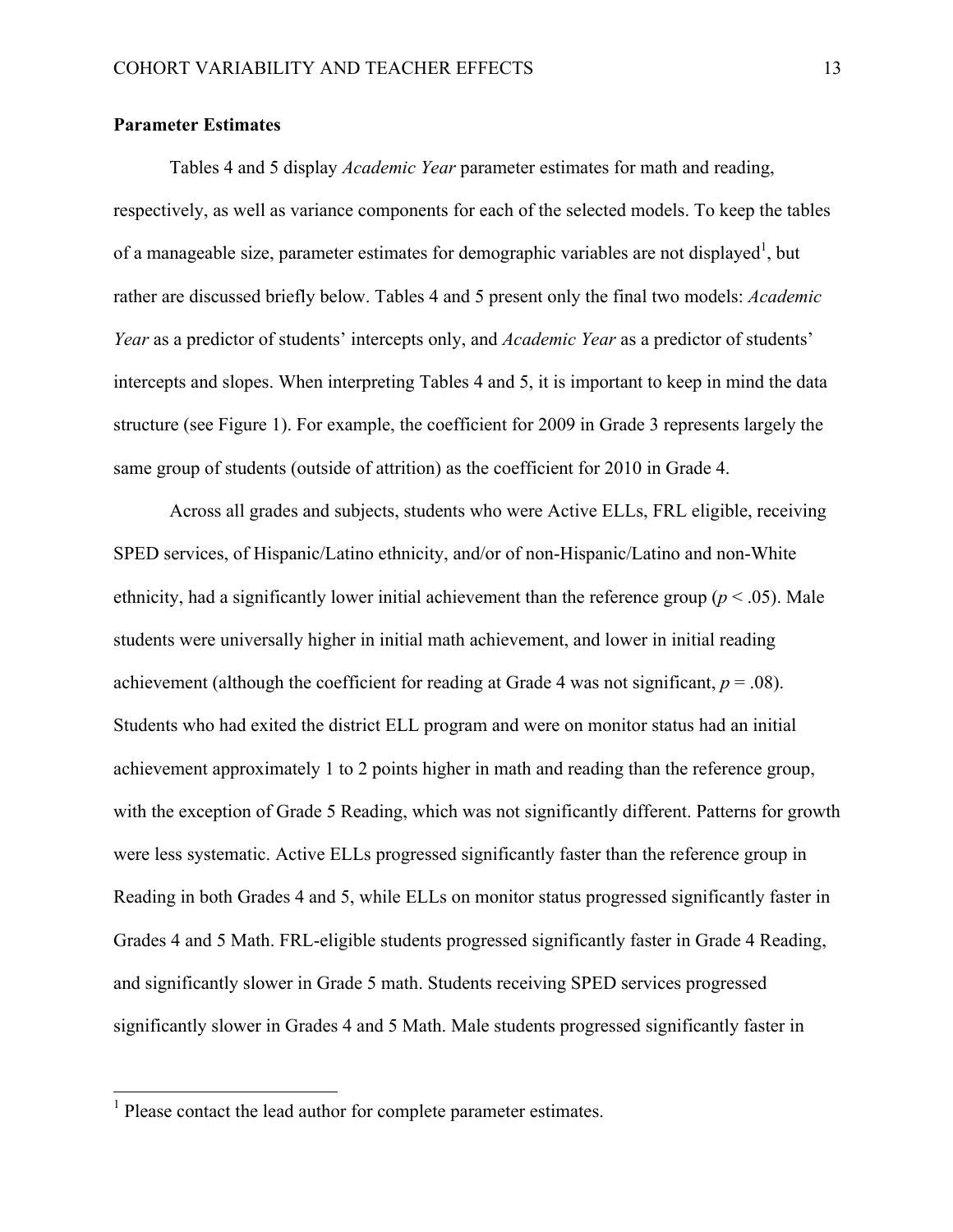Grade 3 Reading and Math, Grade 4 Math, and Grade 5 Reading. All other coefficients were not significantly different from the reference group.

In terms of cohort effects (see Tables 4 and 5), *Academic Year* was a sporadically significant predictor of students' intercepts, but was nearly a universally significant predictor of students' slopes in math across Grades 3-5 (with the coefficient for 2010 in Grade 4 and 2009 in Grade 5 being the exceptions). The coefficients all appeared relatively small; however, this was largely a function of the scale being monthly growth. For example, in Grade 4 the difference between the groups who displayed the lowest and highest growth within a given year (2009 and 2013) was 0.51 points per month, or roughly 4.9 points of growth over the course of the school year, independent of student demographics or classroom-level nesting. This difference corresponded to slightly more than 1/3 of a standard deviation on the Grade 4 spring measure when aggregated across cohorts. There were no discernable patterns to effects across grades within a given academic year.

In reading, the effect of *Academic Year* on the intercept was significant for between 1 and 3 student groups, depending on the specific model, while between 2 and 3 student groups progressed at significantly different rates. The results in reading were thus not as consistent as math, but students did still progress at different rates. For example, in Grade 3, the difference between students in 2009 and 2011 was 0.29 points of growth per month, or approximately 2.77 points over the course of the school year (0.22 standard deviations on the spring assessment).

#### **Discussion**

The purpose of this paper was to explore the extent to which students' initial achievement and rate of growth during the school year varied from one school year to the next, independent of classroom-level nesting or student demographics. Overall, models that included *Academic Year*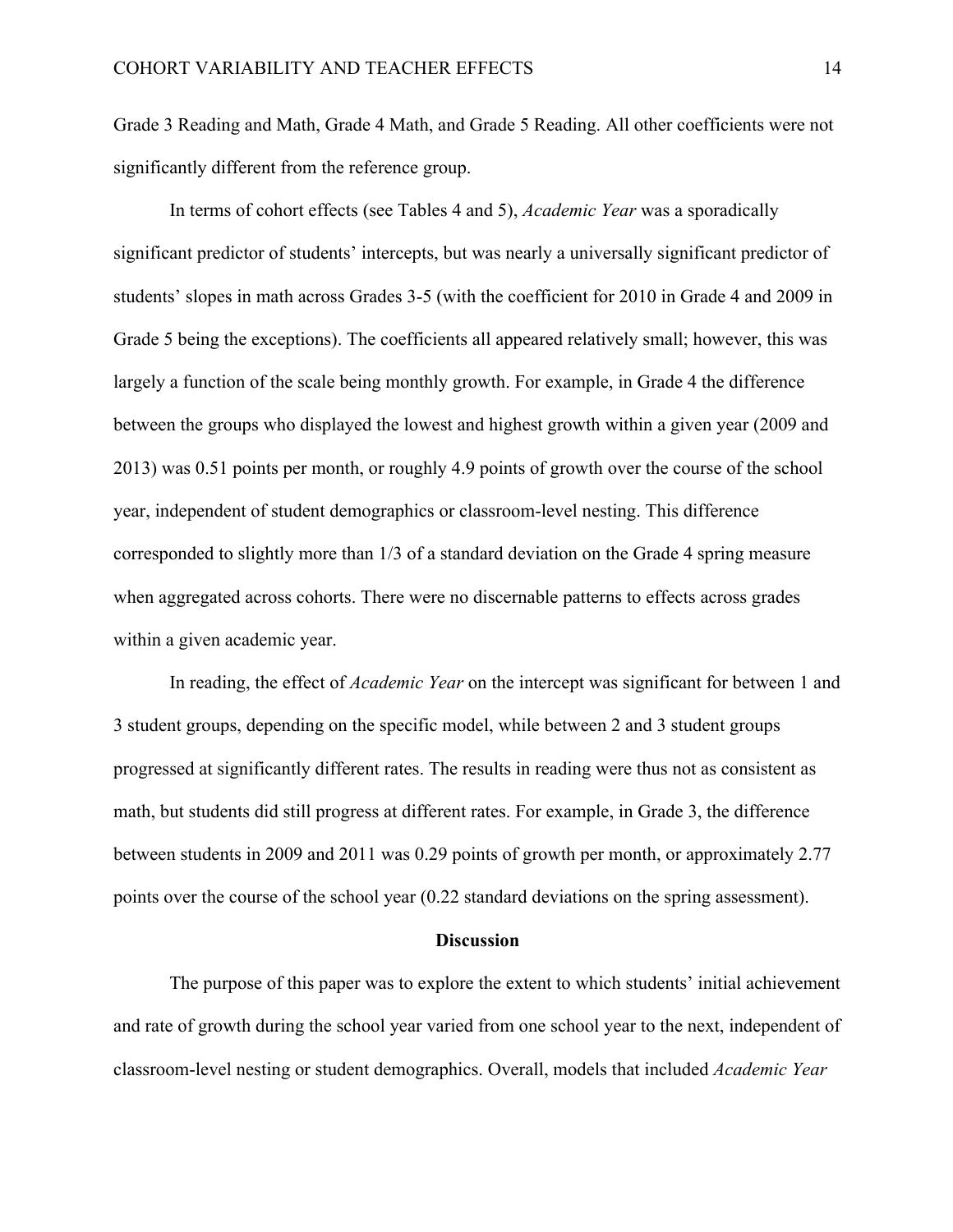as a predictor of students' intercepts generally displayed better fit to the data than models that included only student demographic variables. However, when *Academic Year* was entered as a predictor of students' growth within the school year, the model fit indices nearly universally improved. In math, all but two coefficients across grades for the effect of *Academic Year* on students' growth were significantly different than the weighted grand mean. In other words, each group of students, from one year to the next, progressed at significantly different rates, even after accounting for student demographics and the classroom in which the student was enrolled. In reading, the year-to-year variation in students' rate of growth was lower, with between two and three groups progressing at significantly different rates than the weighted grand mean.

There are many potential reasons that students' may progress at significantly different rates between school years, such as sampling variability (Kane & Staiger, 2002; Linn & Haug, 2002), changes in school- or district-wide leadership or policy (Heck & Hallinger, 2009), classroom dynamics (Hanushek et al., 2003), or changes in school- or district-wide reform efforts (e.g., changes to curriculum, implementation of response to intervention [RTI] and/or positive behavioral interventions and supports [PBIS], etc.). In our study, we did not find consistent effects across grades within a specific school year relative to growth. This lack of consistency implies that the differences in within-year growth were likely due primarily to sampling variability, rather than other factors. However, it is also possible that these external factors (e.g., leadership, reform efforts, etc.) had inconsistent effects across grades (e.g., large effects in Grade 3 versus small effects in Grade 5). In this case, the external factors may have influenced the observed differences in students' within-year growth between academic years, but attributing differences to specific factors would be difficult.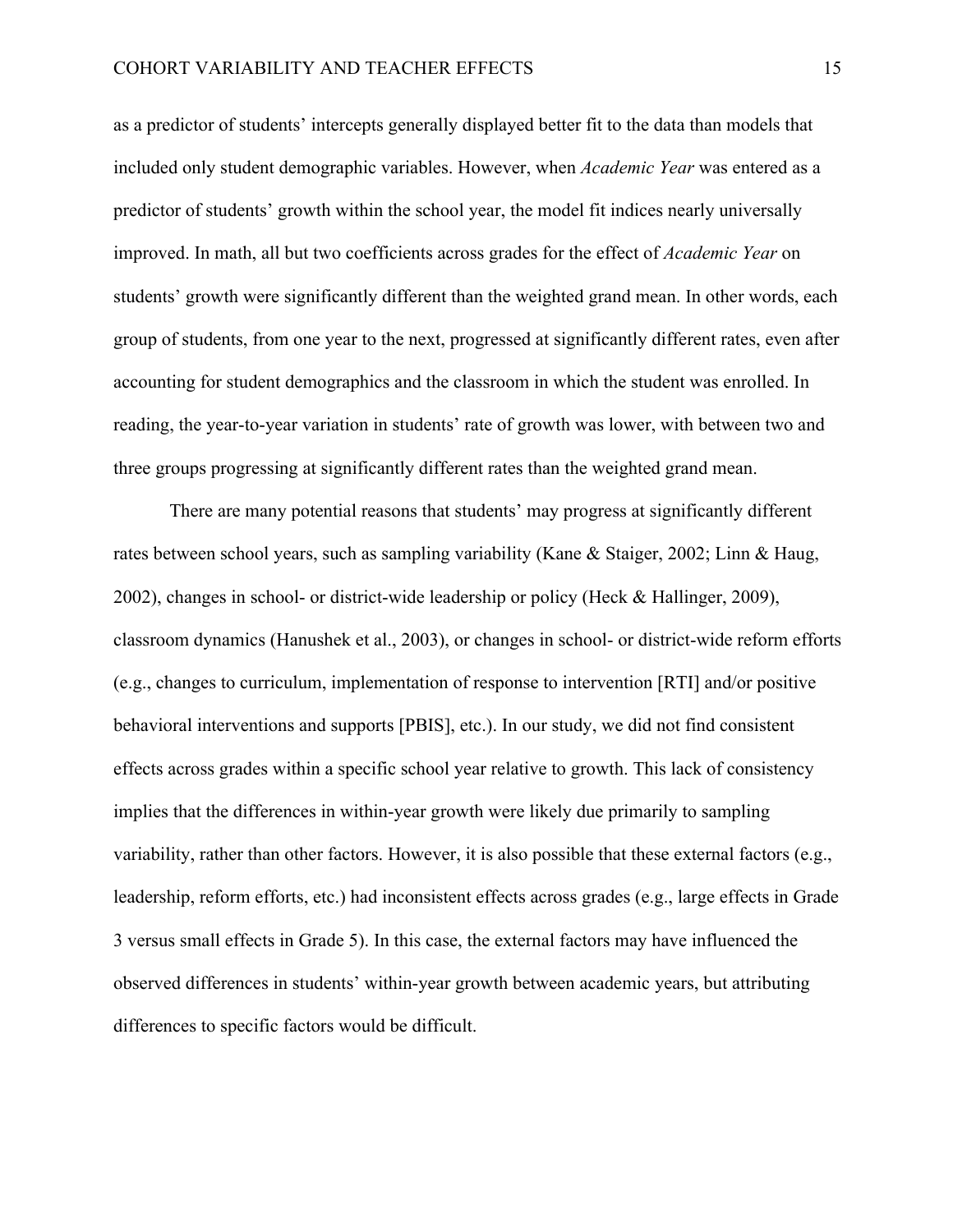Regardless of the specific reasons that students within-year growth may differ between academic years, the results of this study suggest that students within a specific grade may progress at different rates depending on the specific school year. The variability in within-year growth rates likely impacts estimates of the value-added by teachers to students' achievement, and future research should examine this relation explicitly with more typical models used in high-stakes accountability policies. Controlling for classroom or school intake, however, as is the goal of many VAMs (Timmermans, Doolaard, & de Wolf, 2011), may be insufficient. If VAM estimates are calculated annually, then the estimated effects will depend, in part, upon the specific group of students within the specified grade during the specified year, given that withinyear growth depends upon these specifics even after controlling for classroom-level nesting.

#### **Limitations and Future Directions**

This study utilized a large extant dataset, which inherently comes with certain limitations. For example, while we can speculate on possible reasons why students progressed at different rates during different academic years, we cannot state with any certainty why the differences occurred. While sampling variability appeared to be the primary mechanism, given the lack of consistent effects within an academic year across grades, it is likely that many unmodeled phenomena were also at work. School systems are complicated organizational units, with a myriad of factors potentially relating to students achievement (see Scheerens & Bosker, 1997). Yet, when viewed through the lens of VAMs and high-stakes accountability policies, it is perhaps less important to explain *why* students progress at different rates depending on the specific school, than it is to understand the potential repercussions on the accuracy of VAM estimates.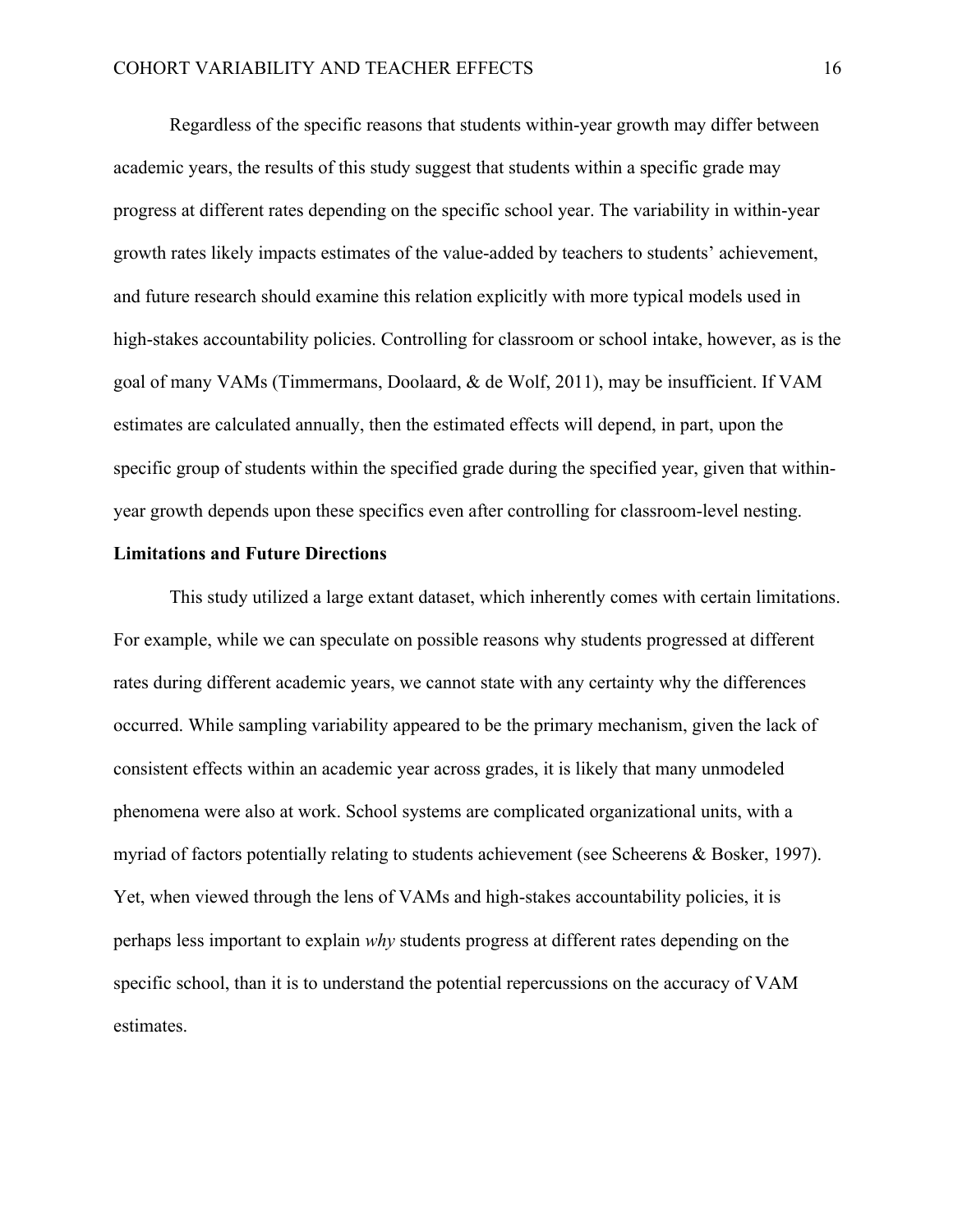The model applied in this study is not generalizable to VAMs applied for high-stakes accountability purposes (e.g., SGP or EVAAS; Betebenner, 2011; Wright et al., 2010), because students growth within the academic school year was modeled, rather than between-year gains. Future research should explore how VAM estimates change when multiple cohorts of student gains are modeled simultaneously, with a cohort indicator, as opposed to being modeled annually. The former method would account for the year-to-year fluctuations in students' growth observed here, while the latter would not. If the VAM estimates were sufficiently similar, then annual estimates may be feasible. However, this seems unlikely given the instability of estimates observed between years in previous research (Ballou, 2005; McCaffrey et al., 2009). This method would also provide insight into the proportion of instability that is attributable to cohort effects, as opposed to other factors.

#### **Conclusions**

Attributing gains in student learning to teachers is a difficult proposition. Schools are not laboratory settings where all variables can be tightly controlled, with students randomly assigned to teachers and teachers randomly assigned to schools. Analysts employing VAMs attempt to isolate the effect of teachers on students' current year achievement by controlling for prior achievement. Yet, the results of this study suggest that even if prior achievement is controlled, students may progress at different rates during the school year depending on the specific academic year, independent of demographic variables and the classrooms in which students are enrolled. VAMs continue to grow in popularity for use within high-stakes statewide accountability systems. The practical repercussions of these models are substantial. It is critical that VAMs continue to be vetted so that a better understanding of what they can and cannot measure becomes understood. It is equally important that the results of these investigations be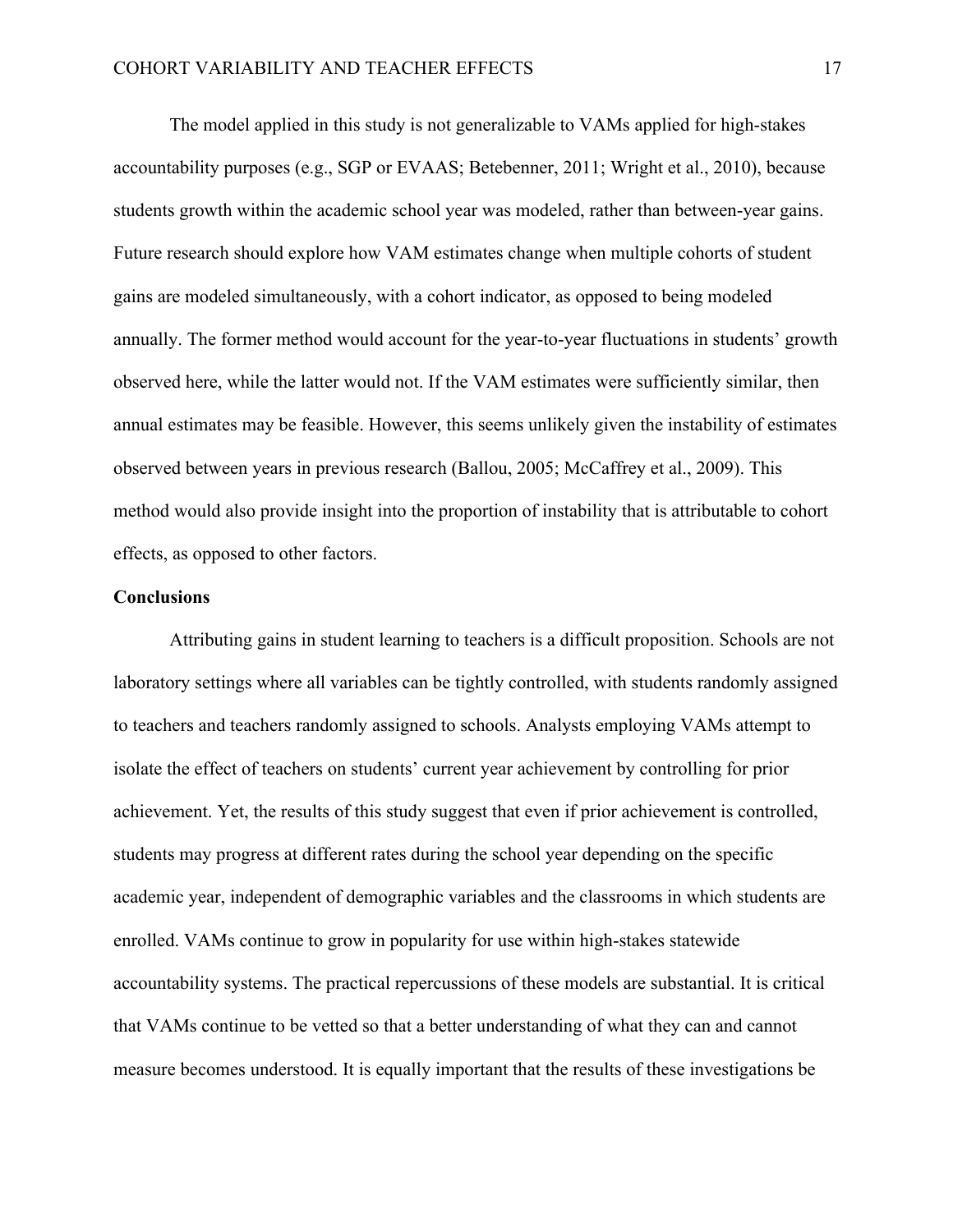shared with educators and policy-makers who are using the models. If the limitations of the models are better understood then the validity of model-based inferences is likely to be increased.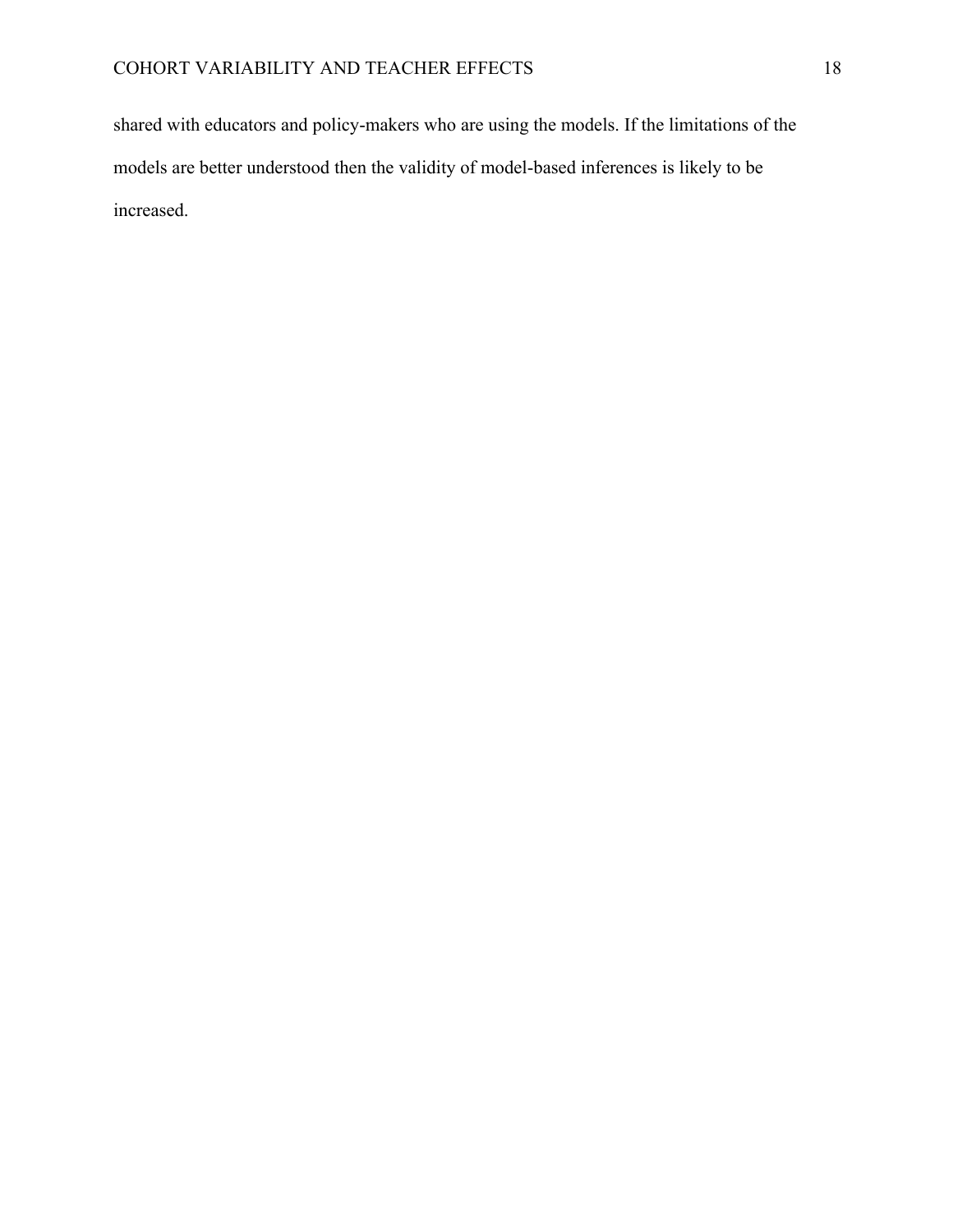#### References

- American Institutes for Research. (2011). *2010-11 Beta Growth Model for Educator Evaluation Technical Report*: New York State Education Department.
- American Statistical Association. (2014). ASA statement on using value-added models for educational assessment. Retrieved 2015, March 4, from

https://www.amstat.org/policy/pdfs/ASA\_VAM\_Statement.pdf

- Ballou, D. (2005). Value-added assessment: Lessons from Tennessee. In R. Lissetz (Ed.), *Value added models in education: Theory and applications* (pp. 272-303). Maple Grove, MN: JAM Press.
- Betebenner, D. W. (2011). A technical overview of the student growth percentile methodology: Student growth percentiles and percentile growth trajectories/projections. The National Center for the Improvement of Educational Assessment. Retrieved March 4, 2015, from http://www.nj.gov/education/njsmart/performance/SGP\_Technical\_Overview.pdf
- Braun, H. I. (2005). *Using student progress to evaluate teachers: A primer on value-added models*. Princeton, NJ: Educational Testing Service.
- Burnham, K. P., & Anderson, D. R. (2004). Multimodel inference: Understanding AIC and BIC in model selection. *Sociological Methods Research, 33*, 261-304. doi: 10.1177/0049124104268644
- Chetty, R., Friedman, J. N., & Rockoff, J. E. (2014). Measuring the impacts of teachers I: Evaluating bias in teacher value-added estimates. *The American Economic Review, 104*, 2593-2632.
- Hanushek, E. A. (1971). Teacher charactheristics and gains in student achievment: Estimation using micro data. *The American Economic Review, 61*, 280-288.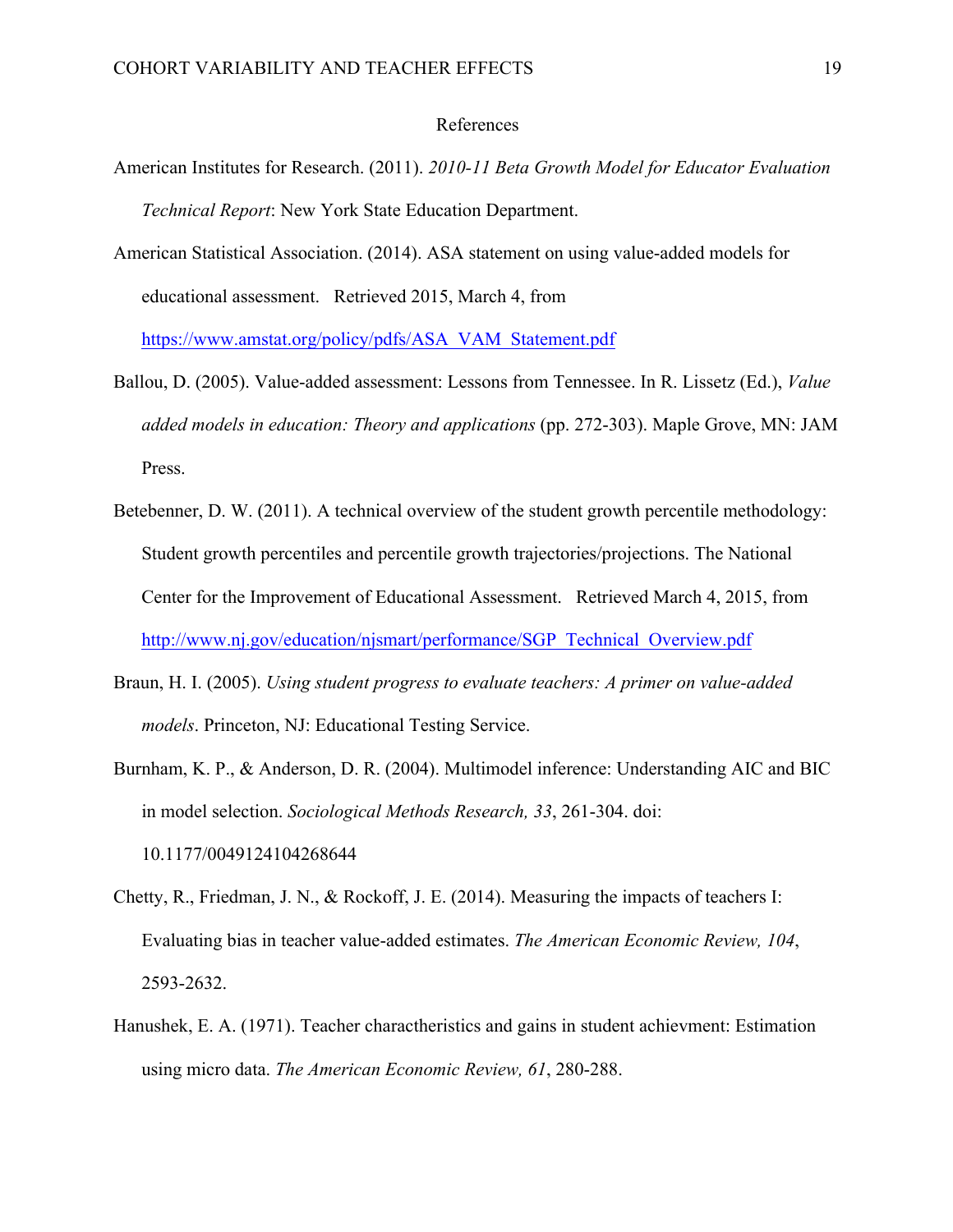- Hanushek, E. A., Kain, J. F., Markman, J. M., & Rivkin, S. G. (2003). Does peer ability affect student achievement? *Journal of Applied Econometrics, 18*, 527-544. doi: 10.1002/jae.741
- Hanushek, E. A., Kain, J. F., O'Brien, D. M., & Rivkin, S. G. (2005). The market for teacher quality. Working Paper 11154.
- Heck, R. H. (2009). Teacher effectiveness and student achievement: Investigating a multilevel cross*‐*classified model. *Journal of Educational Administration, 47*, 227-249. doi: 10.1108/09578230910941066
- Heck, R. H., & Hallinger, P. (2009). Assessing the contribution of distributed leadership to school improvement and growth in math achievement. *American Educational Research Journal, 46*, 626-658. doi: 10.3102/0002831209340042
- Hull, J. (2013). Trends in teacher evaluation: How states are measuring teacher performance. Retrieved July 29, 2014, from http://www.centerforpubliceducation.org/Main-Menu/Evaluating-performance/Trends-in-Teacher-Evaluation-At-A-Glance/Trends-in-Teacher-Evaluation-Full-Report-PDF.pdf
- Kane, T. J., McCaffrey, D. F., Miller, T., & Staiger, D. O. (2013). *Have we identified effective teachers? Validating measures of effective teaching using random assignment.* MET Project Research Paper, Bill & Melinda Gates Foundation.
- Kane, T. J., Rockoff, J. E., & Staiger, D. O. (2008). What does certification tell us about teacher effectiveness? Evidence from New York City. *Economics of Education Review, 27*, 615-631. doi: 10.1016/j.econedurev.2007.05.005
- Kane, T. J., & Staiger, D. O. (2002). Volatility in school test scores: Implications for test-based accountability systems. *Brookings Papers on Education Policy, 5*, 235-283.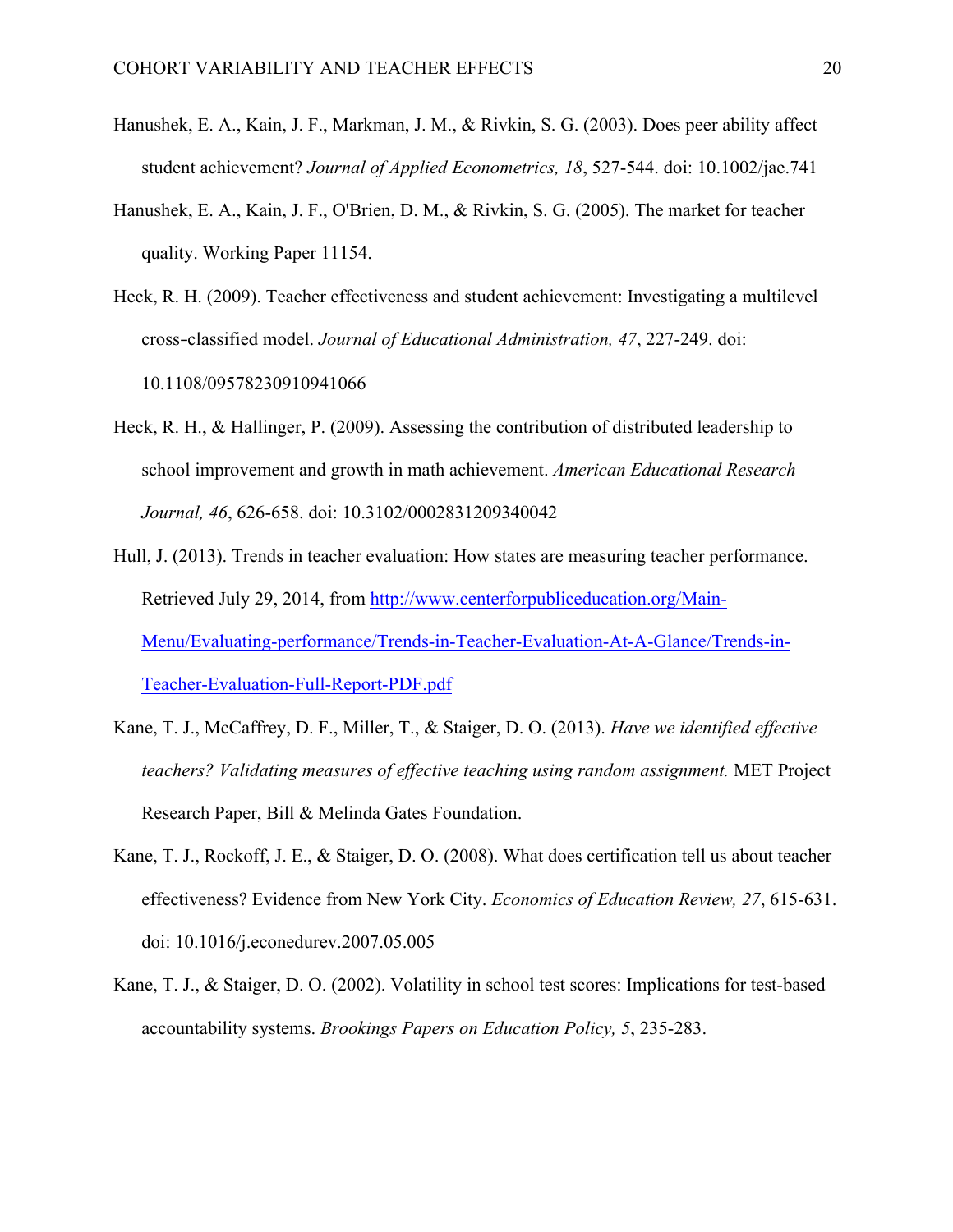- Kane, T. J., & Staiger, D. O. (2008). *Estimating teacher impacts on student achievement: An experimental evaluation* (Working Paper 14607). http://www.nber.org/papers/w14607: National Bureau of Economic Research.
- Kang, C. (2007). Classroom peer effects and academic achievement: Quasi-randomization evidence from South Korea. *Journal of Urban Economics, 61*, 458-495. doi: 10.1016/j.jue.2006.07.006
- Koedel, C., & Betts, J. R. (2007). Re-examining the role of teacher quality in the educational production function. Working Paper No. 708, University of Missori-Columbia.
- Konstantopoulos, S., & Chung, V. (2011). The persistence of teacher effects in elementary grades. *American Educational Research Journal, 48*, 361-386. doi: 10.3102/0002831210382888
- Linn, R. L., & Haug, C. (2002). Stability of school building accountability scores and gains. *Educational Evaluation and Policy Analysis, 24*, 29-36. doi: 10.3102/01623737024001029
- McCaffrey, D. F., Lockwood, J. R., Koretz, D., Louis, T. A., & Hamilton, L. (2004). Models for value-added modeling of teacher effects. *Journal of Educational and Behavioral Statistics, 29*, 67-101. doi: 10.3102/10769986029001067
- McCaffrey, D. F., Lockwood, J. R., Koretz, D. M., & Hamilton, L. S. (2003). Evaluating valueadded models for teacher accountability. Santa Monica, CA: RAND Corporation.
- McCaffrey, D. F., Lockwood, J. R., Mariano, L. T., & Setodji, C. (2005). Challenges for valueadded assessment of teacher effects. In R. Lissitz (Ed.), *Value Added Models in Education: Theory and Application*. Maple Grove, Minnesota: JAM Press.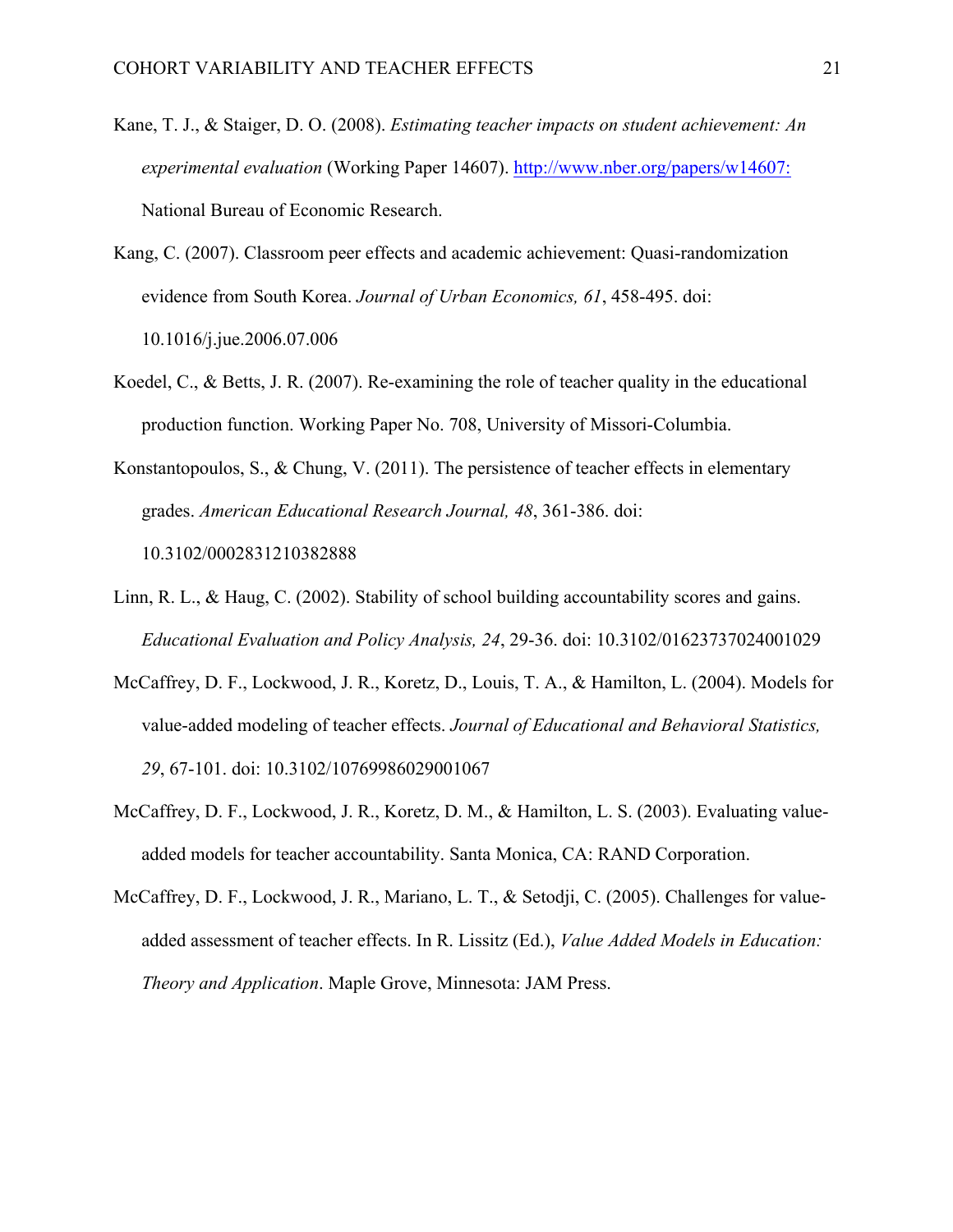McCaffrey, D. F., Sass, T. R., Lockwood, J. R., & Mihaly, K. (2009). The Intertemporal Variability of Teacher Effect Estimates. *Education Finance and Policy, 4*(4), 572-606. doi: 10.1162/edfp.2009.4.4.572

No Child Left Behind (NCLB) Act of 2001. Pub. L. No. 107-10 § 115, Stat. 1425 (2002).

- Northwest Evaluation Association. (2011). Technical Manual For Measures of Academic Progress (MAP) and Measures of Academic Progress fro Primary Grades (MPG). Portland, OR.
- Nye, B., Konstantopoulos, S., & Hedges, L. V. (2004). How large are teacher effects? *Educational Evaluation and Policy Analysis, 26*, 237-257. doi: 10.3102/01623737026003237
- Palardy, G. J., & Rumberger, R. W. (2008). Teacher effectiveness in first grade: The importance of background qualifications, attitudes, and instructional practices for student learning. *Educational Evaluation and Policy Analysis, 30*, 111-140. doi: 10.3102/0162373708317680
- Rockoff, J. E. (2004). The impact of individual teachers on student achievement: Evidence from panel data. *The American Economic Review, 94*, 247-252.
- Rothstein, J. (2010). Teacher quality in educational production: Tracking, decay, and student achievement. *The Quarterly Journal of Economics, 125*, 175-214. doi: 10.1162/qjec.2010.125.1.175
- Samejima, F. (1977). A use of the information function in tailored testing. *Applied Psychological Measurement, 1*, 233-247.
- Samejima, F. (1994). Estimation of reliability coefficients using the test information function and its modifications. *Applied Psychological Measurement, 18*, 229-244.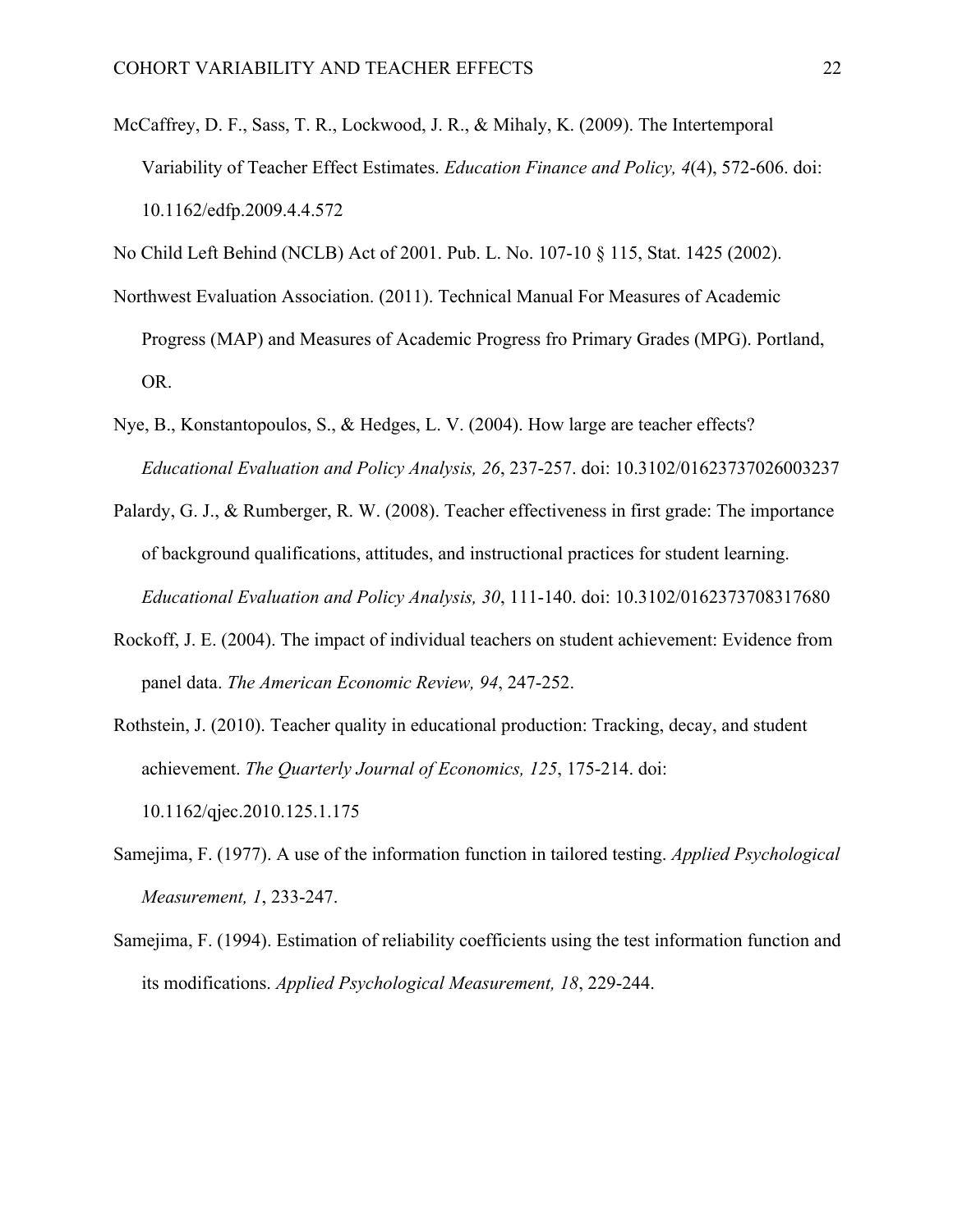- Sanders, W. L., & Horn, S. P. (1994). The Tennessee value-added assessment system (TVAAS): Mixed-model methodology in educational assessment. *Journal of Personnel Evaluation in Education, 8*, 299-311. doi: 10.1007/BF00973726
- Scheerens, J., & Bosker, R. J. (1997). *The foundations of educational effectiveness*. Oxford: Pergamon.
- Timmermans, A. C., Doolaard, S., & de Wolf, I. (2011). Conceptual and empirical differences among various value-added models for accountability. *School Effectiveness and School Improvement, 22*, 393-413. doi: 10.1080/09243453.2011.590704
- United States Department of Education. (2009). President Obama, U.S. secretary of education Duncan announce national competition to advance school reform. Retrieved March 4, 2015, from http://www2.ed.gov/news/pressreleases/2009/07/07242009.html
- United States Department of Education. (2011). Letters from the Education Secretary or Deputy Secretary. Retrieved February 16, 2014, from http://www2.ed.gov/policy/gen/guid/secletter/110923.html
- United States Department of Education. (2013). Elementary & Secondary Education: ESEA Flexibility. Retrieved February 16, 2014, from http://www2.ed.gov/policy/elsec/guid/eseaflexibility/index.html
- United States Department of Education. (2015). ESEA Flexibility. Retrieved March 19, 2015, from http://www2.ed.gov/policy/elsec/guid/esea-flexibility/index.html
- Wang, S., McCall, M., Jiao, H., & Harris, G. (2013). Construct validity and measurement invariance of computerized adaptive testing: Application to Measures of Academic Progress (MAP) using confirmatory factor analysis. *Journal of Educational and Developmental Psychology, 3*, 88-100. doi: 10.5539/jedp.v3n1p88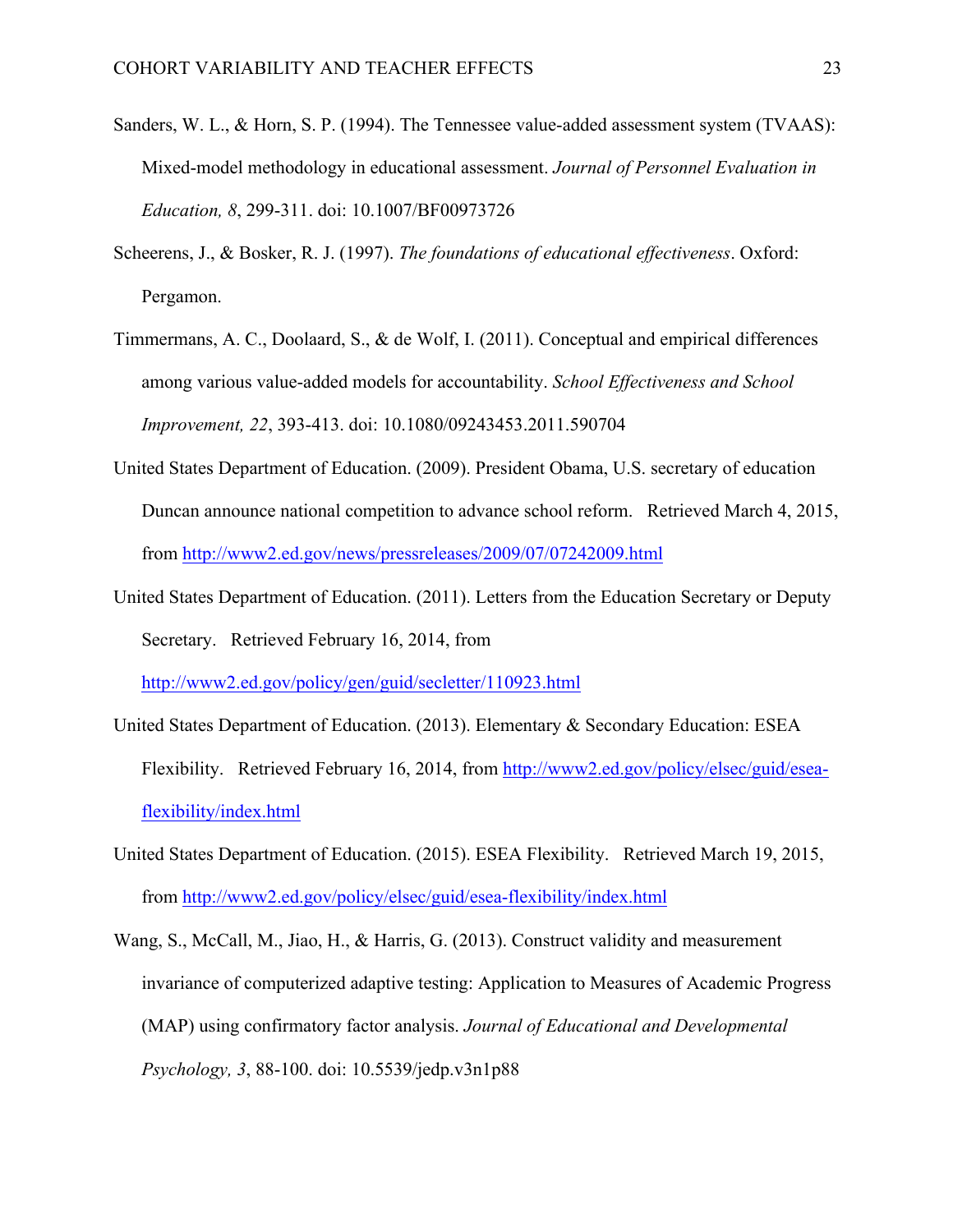Wright, S. P., White, J. T., Sanders, W. L., & Rivers, J. C. (2010). SAS EVAAS Statistical Models. Retrieved March 19, 2015, from http://www.sas.com/resources/asset/SAS-EVAAS-Statistical-Models.pdf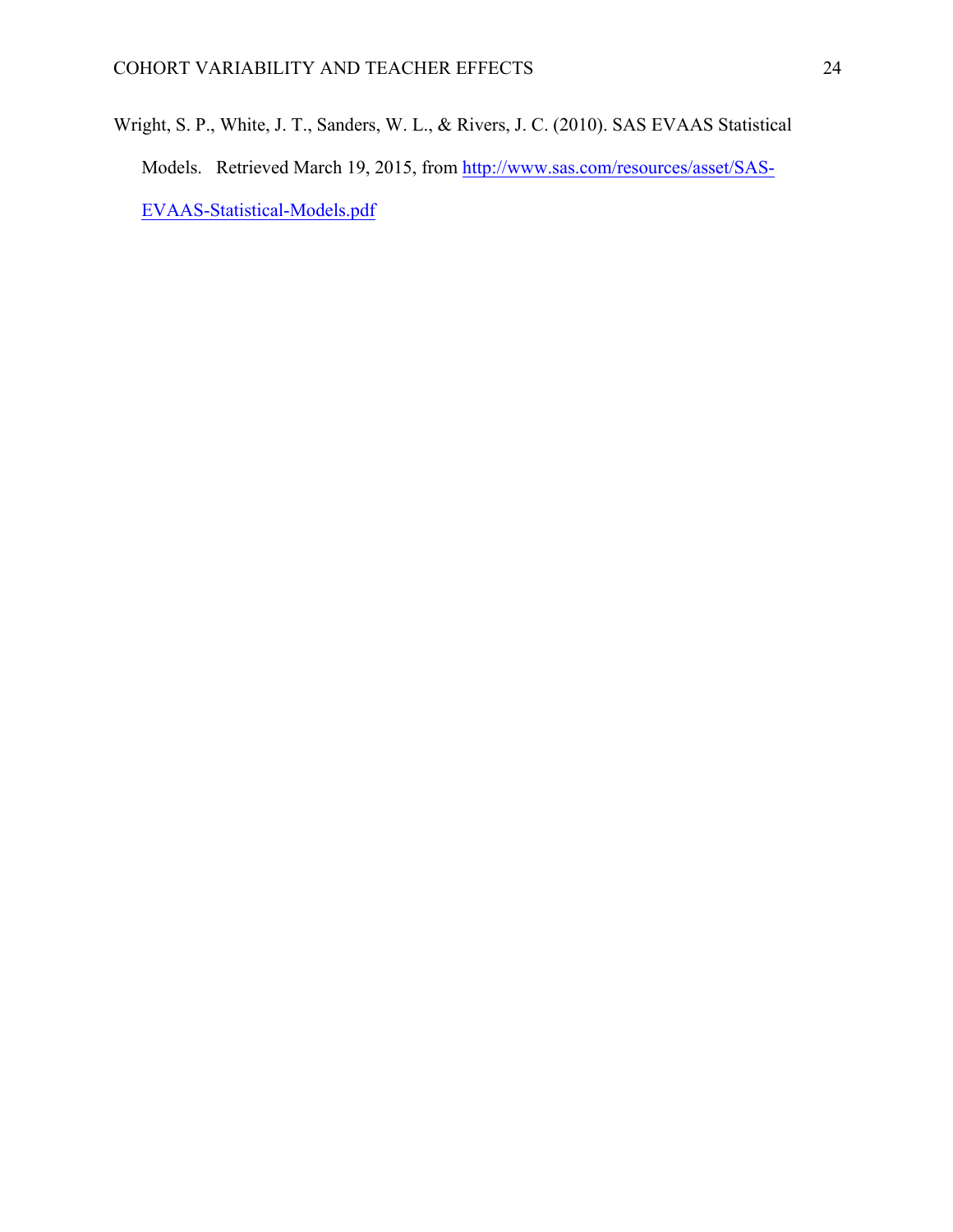## Table 1

*Means and Standard Deviations*

|            | Cohort         |       |                |       |                  |       |                |       |                |           |  |
|------------|----------------|-------|----------------|-------|------------------|-------|----------------|-------|----------------|-----------|--|
|            | 2008-09        |       | 2009-10        |       | 2010-11          |       | 2011-12        |       | 2012-13        |           |  |
| Time point | $(n=1,433)$    |       | $(n=1,469)$    |       | $(n=1,331)$      |       | $(n=1,323)$    |       | $(n=1,354)$    |           |  |
|            | $\overline{M}$ | SD    | $\overline{M}$ | SD    | $\boldsymbol{M}$ | SD    | $\overline{M}$ | SD    | $\overline{M}$ | <b>SD</b> |  |
| Math       |                |       |                |       |                  |       |                |       |                |           |  |
| Grade 3    |                |       |                |       |                  |       |                |       |                |           |  |
| Fall       | 189.03         | 11.26 | 189.58         | 11.23 | 189.47           | 11.14 | 189.49         | 11.53 | 189.55         | 11.27     |  |
| Winter     | 194.71         | 11.03 | 195.97         | 11.2  | 195.62           | 11.41 | 196.42         | 11.49 | 197.38         | 11.16     |  |
| Spring     | 201.46         | 11.79 | 202.77         | 11.53 | 202.9            | 12.09 | 203.93         | 12.17 | 204.94         | 11.48     |  |
| Grade 4    |                |       |                |       |                  |       |                |       |                |           |  |
| Fall       | 200.55         | 11.80 | 201.05         | 12.47 | 200.62           | 12.07 | 201.16         | 11.82 | 200.24         | 11.79     |  |
| Winter     | 204.77         | 12.38 | 205.36         | 12.72 | 205.65           | 12.73 | 206.73         | 12.81 | 204.92         | 11.94     |  |
| Spring     | 210.32         | 13.40 | 212.33         | 13.65 | 212.44           | 13.68 | 215.36         | 13.9  | 209.84         | 13.27     |  |
| Grade 5    |                |       |                |       |                  |       |                |       |                |           |  |
| Fall       | 209.87         | 12.92 | 210.05         | 13.25 | 209.82           | 13.35 | 209.43         | 12.78 | 209.51         | 13.28     |  |
| Winter     | 215.13         | 14.18 | 215.76         | 13.79 | 216.78           | 14.72 | 214.54         | 13.59 | 213.29         | 13.82     |  |
| Spring     | 221.52         | 15.39 | 222.01         | 15.36 | 222.76           | 15.26 | 220.38         | 15.06 | 219.02         | 14.67     |  |
| Reading    |                |       |                |       |                  |       |                |       |                |           |  |
| Grade 3    |                |       |                |       |                  |       |                |       |                |           |  |
| Fall       | 187.46         | 14.15 | 187.42         | 14.35 | 187.67           | 13.33 | 187.74         | 14.65 | 186.42         | 15.13     |  |
| Winter     | 192.84         | 13.47 | 193.62         | 14.2  | 193.48           | 13.25 | 193.96         | 14.17 | 194.39         | 13.64     |  |
| Spring     | 197.13         | 13.57 | 199.14         | 13.61 | 198.73           | 13.12 | 198.99         | 14.11 | 199.41         | 13.57     |  |
| Grade 4    |                |       |                |       |                  |       |                |       |                |           |  |
| Fall       | 197.03         | 13.98 | 197.63         | 14.55 | 196.87           | 14.78 | 196.85         | 14.5  | 197.74         | 14.4      |  |
| Winter     | 201.62         | 13.6  | 201.43         | 13.82 | 201.12           | 13.66 | 201.94         | 13.7  | 201.05         | 13.72     |  |
| Spring     | 205.03         | 14.22 | 206.04         | 13.54 | 204.96           | 14.18 | 207.01         | 13.64 | 204.97         | 13.78     |  |
| Grade 5    |                |       |                |       |                  |       |                |       |                |           |  |
| Fall       | 204.99         | 13.58 | 205.46         | 14.25 | 203.07           | 14.12 | 204.39         | 14.28 | 204.14         | 14.03     |  |
| Winter     | 209.00         | 13.38 | 208.81         | 13.9  | 208.11           | 13.29 | 208.49         | 13.71 | 207.63         | 13.71     |  |
| Spring     | 212.86         | 13.43 | 212.51         | 13.99 | 211.7            | 13.16 | 211.99         | 13.84 | 211.38         | 13.24     |  |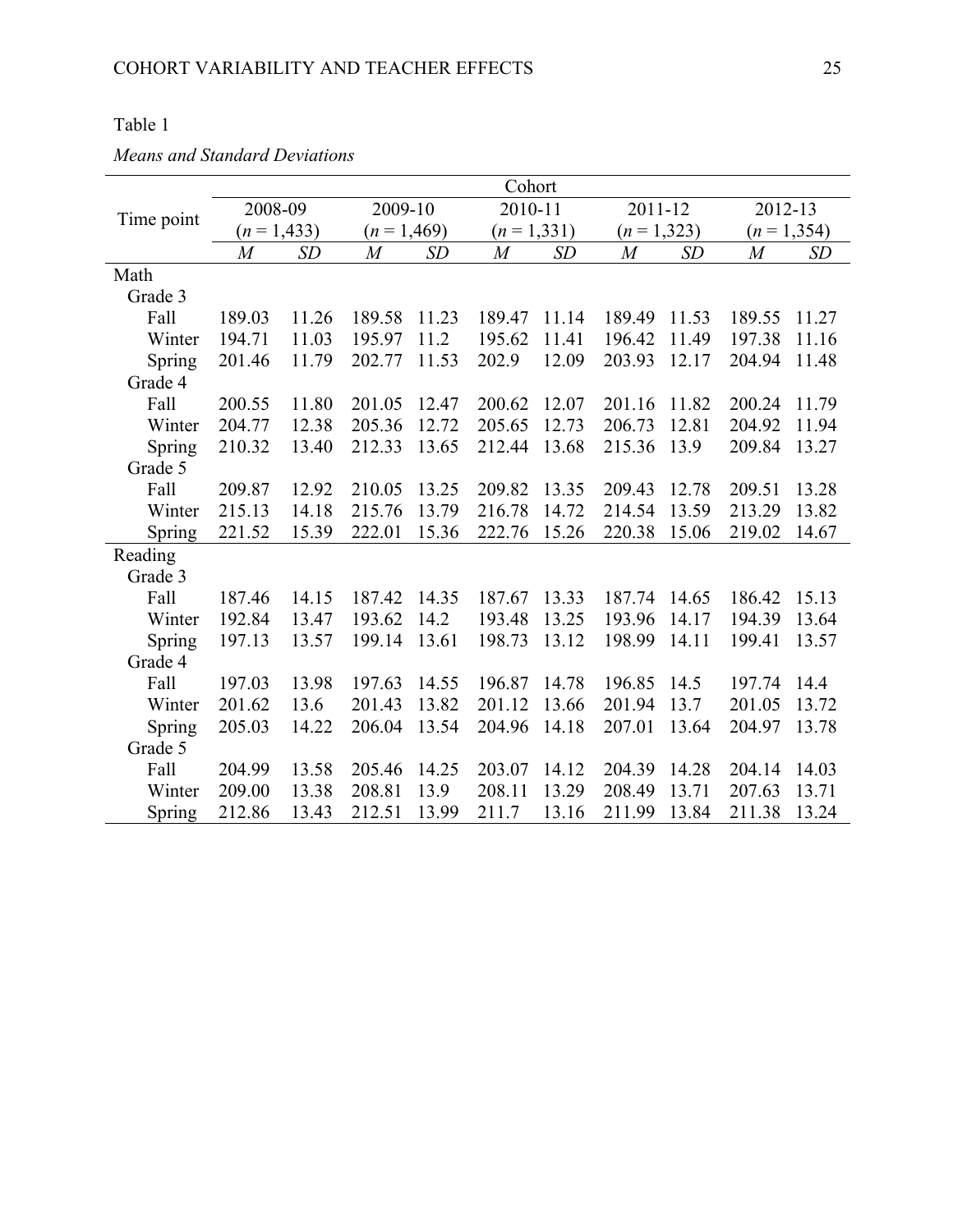*Model Fit Indices: Math*

| Grade          | Model               | DF | <b>AIC</b> | <b>BIC</b> | Deviance | $\chi^2$ | $\boldsymbol{p}$ |
|----------------|---------------------|----|------------|------------|----------|----------|------------------|
|                | Unconditional       | 9  | 126025     | 126095     | 126007   |          |                  |
|                | Demos               | 23 | 122035     | 122215     | 121989   | 4017.80  | 0.00             |
| 3              | Intercept on cohort | 27 | 122028     | 122239     | 121974   | 15.02    | 0.00             |
|                | Full                | 31 | 121997     | 122239     | 121935   | 39.23    | 0.00             |
|                | Unconditional       | 9  | 128423     | 128494     | 128405   |          |                  |
|                | Demos               | 23 | 122476     | 122656     | 122430   | 5975.00  | 0.00             |
| $\overline{4}$ | Intercept on cohort | 27 | 122472     | 122682     | 122418   | 12.36    | 0.01             |
|                | Full                | 31 | 122327     | 122569     | 122265   | 152.80   | 0.00             |
|                | Unconditional       | 9  | 128887     | 128958     | 128869   |          |                  |
|                | Demos               | 23 | 123721     | 123900     | 123675   | 5194.00  | 0.00             |
| 5              | Intercept on cohort | 27 | 123720     | 123930     | 123666   | 9.19     | 0.06             |
|                | Full                | 31 | 123673     | 123915     | 123611   | 54.68    | 0.00             |

*Note.* Values for the  $\chi^2$  test relate to the difference between the model deviance between the corresponding model and the preceding model (i.e., the model one row above).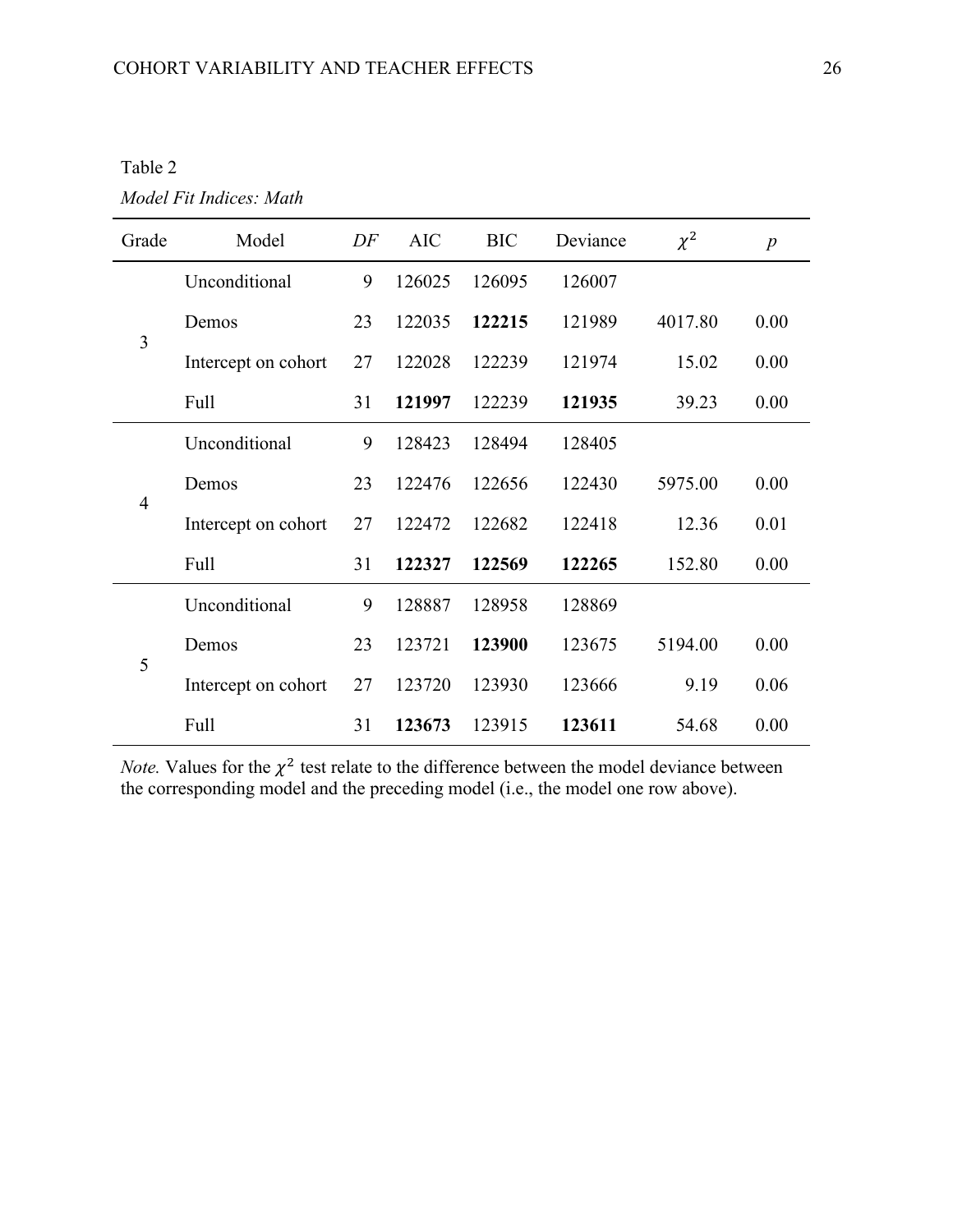| Table 3 |  |
|---------|--|
|         |  |

*Model Fit Indices: Reading*

| Grade          | Model               | DF | <b>AIC</b> | <b>BIC</b> | Deviance | $\chi^2$ | $\boldsymbol{p}$ |
|----------------|---------------------|----|------------|------------|----------|----------|------------------|
|                | Unconditional       | 9  | 134701     | 134771     | 134683   |          |                  |
|                | Demos               | 23 | 130026     | 130205     | 129980   | 4703.00  | 0.00             |
| 3              | Intercept on cohort | 27 | 130019     | 130230     | 129965   | 14.37    | 0.01             |
|                | Full                | 31 | 129987     | 130229     | 129925   | 40.12    | 0.00             |
|                | Unconditional       | 9  | 134526     | 134596     | 134508   |          |                  |
|                | Demos               | 23 | 127598     | 127777     | 127552   | 6956.20  | 0.00             |
| $\overline{4}$ | Intercept on cohort | 27 | 127589     | 127800     | 127535   | 16.25    | 0.00             |
|                | Full                | 31 | 127545     | 127787     | 127483   | 52.28    | 0.00             |
|                | Unconditional       | 9  | 131789     | 131859     | 131771   |          |                  |
|                | Demos               | 23 | 125702     | 125881     | 125656   | 6114.90  | 0.00             |
| 5              | Intercept on cohort | 27 | 125702     | 125912     | 125648   | 8.15     | 0.09             |
|                | Full                | 31 | 125694     | 125936     | 125632   | 15.74    | 0.00             |

*Note.* Values for the  $\chi^2$  test relate to the difference between the model deviance between the corresponding model and the preceding model (i.e., the model one row above).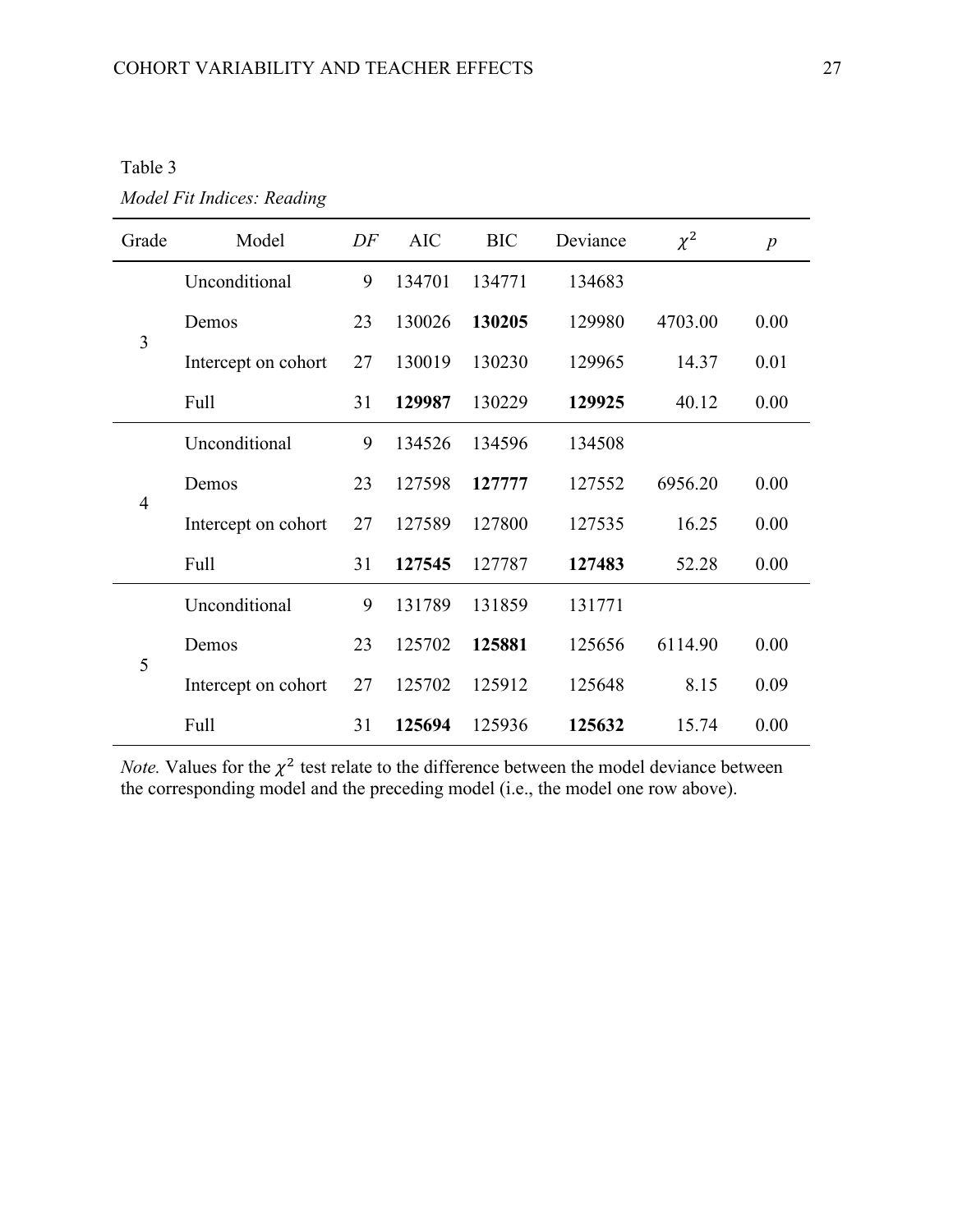## COHORT VARIABILITY AND TEACHER EFFECTS 28

### Table 4

|                           |                | Grade 3   | Grade 4         |           |                |           | Grade 5         |           |                |           |                 |           |
|---------------------------|----------------|-----------|-----------------|-----------|----------------|-----------|-----------------|-----------|----------------|-----------|-----------------|-----------|
| Fixed effects /           | Intercept Only |           | Intercept/Slope |           | Intercept Only |           | Intercept/Slope |           | Intercept Only |           | Intercept/Slope |           |
| year                      | Coef           | <b>SE</b> | Coef            | <b>SE</b> | Coef           | <b>SE</b> | Coef            | <b>SE</b> | Coef           | <b>SE</b> | Coef            | <b>SE</b> |
| Intercept, $\gamma_{000}$ | 194.68*        | 0.39      | 194.71*         | 0.39      | 205.64*        | 0.44      | 205.66*         | 0.44      | 215.05*        | 0.45      | 215.05*         | 0.45      |
| 2009, $\gamma_{010}$      | $-0.70*$       | 0.25      | $-0.46$         | 0.27      | $-0.79*$       | 0.27      | $-0.25$         | 0.28      | $-0.33$        | 0.30      | $-0.37$         | 0.31      |
| 2010, $\gamma_{020}$      | 0.37           | 0.25      | $0.72*$         | 0.27      | $0.65*$        | 0.27      | $0.74*$         | 0.28      | 0.37           | 0.31      | 0.26            | 0.32      |
| $2011, \gamma_{030}$      | $0.68*$        | 0.27      | 0.28            | 0.29      | $-0.17$        | 0.28      | 0.18            | 0.29      | $-0.25$        | 0.32      | 0.00            | 0.32      |
| 2012, $\gamma_{040}$      | $-0.40$        | 0.25      | $-0.21$         | 0.27      | $-0.02$        | 0.29      | $-0.26$         | 0.29      | $0.80*$        | 0.33      | 0.62            | 0.33      |
| 2013, $\gamma_{050}$      | 0.05           | 0.26      | $-0.31$         | 0.27      | 0.32           | 0.31      | $-0.41$         | 0.31      | $-0.59$        | 0.30      | $-0.51$         | 0.31      |
| Slope, $\beta_{100}$      | $1.69*$        | 0.04      | 1.68*           | 0.04      | $1.44*$        | 0.05      | $1.44*$         | 0.04      | $1.52*$        | 0.04      | $1.53*$         | 0.04      |
| 2009, $\gamma_{110}$      |                |           | $-0.07*$        | 0.03      |                |           | $-0.21*$        | 0.03      |                |           | 0.02            | 0.03      |
| 2010, $\gamma_{120}$      |                |           | $-0.09*$        | 0.02      |                |           | $-0.04$         | 0.03      |                |           | $0.08*$         | 0.03      |
| $2011, \gamma_{130}$      |                |           | $0.12*$         | 0.03      |                |           | $-0.15*$        | 0.03      |                |           | $-0.18*$        | 0.03      |
| 2012, $\gamma_{140}$      |                |           | $-0.05*$        | 0.02      |                |           | $0.09*$         | 0.03      |                |           | $0.15*$         | 0.03      |
| $2013, \gamma_{150}$      |                |           | $0.09*$         | 0.02      |                |           | $0.30*$         | 0.03      |                |           | $-0.07*$        | 0.03      |
| Variance                  | Var            | SD        | Var             | SD        | Var            | SD        | Var             | <b>SD</b> | Var            | SD        | Var             | SD        |
| components                |                |           |                 |           |                |           |                 |           |                |           |                 |           |
| Stu int, $r_{0ij}$        | 74.00          | 8.60      | 74.02           | 8.60      | 77.04          | 8.78      | 76.98           | 8.77      | 98.08          | 9.90      | 98.10           | 9.90      |
| Stu slope, $r_{1ij}$      | 0.13           | 0.36      | 0.13            | 0.35      | 0.16           | 0.40      | 0.14            | 0.38      | 0.15           | 0.39      | 0.14            | 0.38      |
| Class int, $u_{00j}$      | 4.23           | 2.06      | 4.03            | 2.01      | 7.22           | 2.69      | 6.81            | 2.61      | 5.80           | 2.41      | 5.79            | 2.41      |
| Class slope, $u_{10j}$    | 0.08           | 0.29      | 0.08            | 0.28      | 0.12           | 0.34      | 0.09            | 0.31      | 0.10           | 0.31      | 0.09            | 0.31      |
| Residual, $e_{tij}$       | 18.09          | 4.25      | 18.08           | 4.25      | 19.67          | 4.43      | 19.67           | 4.43      | 21.09          | 4.59      | 21.09           | 4.59      |

*Multilevel Growth Model Results, Cohort Parameter Estimates: Math*

*Note.* Only the coefficients for *Cohort* are presented. All models also included demographic controls. See Methods section.

*\*p* < .05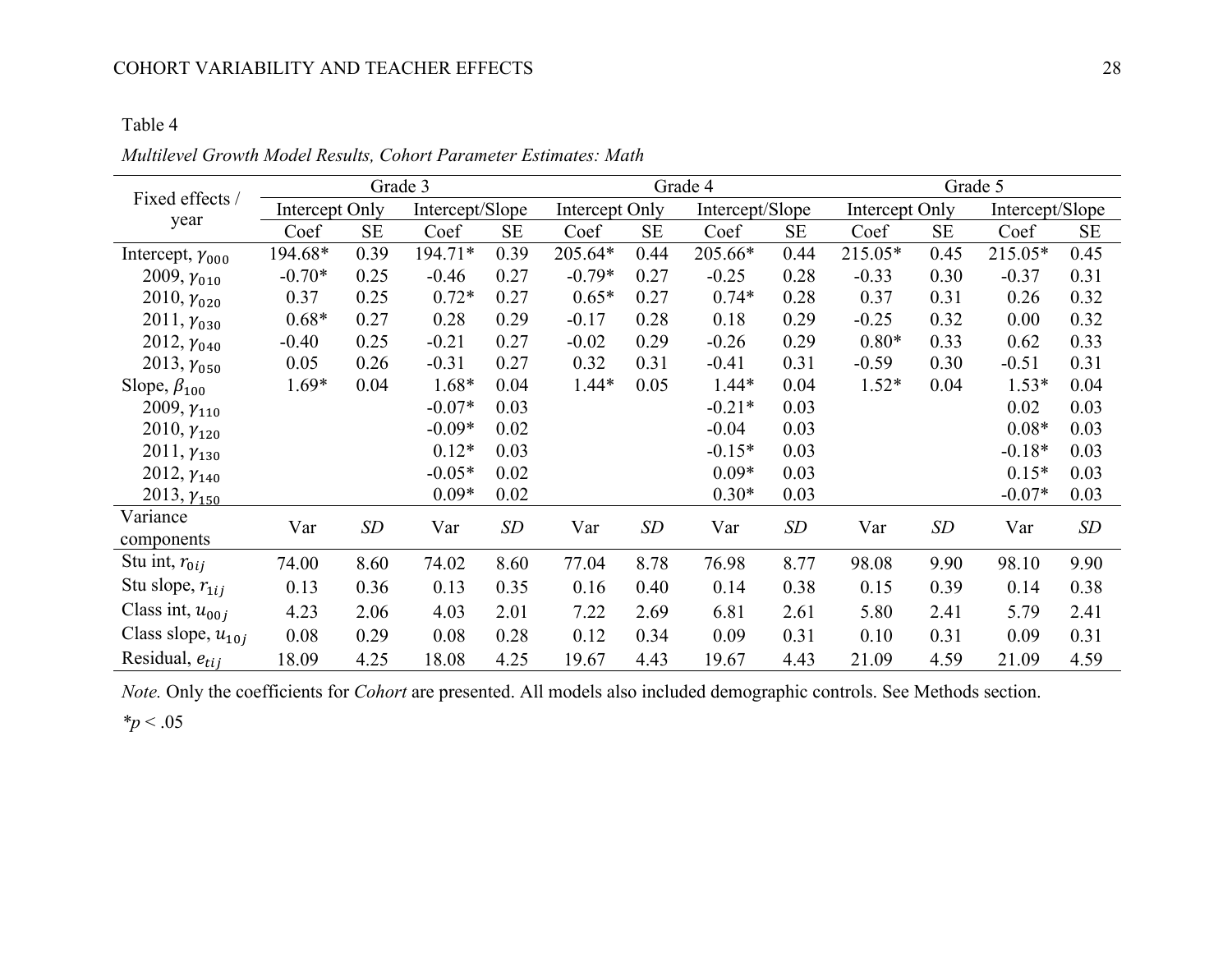## COHORT VARIABILITY AND TEACHER EFFECTS 29

## Table 5

|                           |                |           | Grade 3         |           |                |           | Grade 4         |           |                |           | Grade 5         |           |
|---------------------------|----------------|-----------|-----------------|-----------|----------------|-----------|-----------------|-----------|----------------|-----------|-----------------|-----------|
| Fixed effects /           | Intercept Only |           | Intercept/Slope |           | Intercept Only |           | Intercept/Slope |           | Intercept Only |           | Intercept/Slope |           |
| year                      | Coef           | <b>SE</b> | Coef            | <b>SE</b> | Coef           | <b>SE</b> | Coef            | <b>SE</b> | Coef           | <b>SE</b> | Coef            | <b>SE</b> |
| Intercept, $\gamma_{000}$ | 196.89*        | 0.47      | 196.91*         | 0.46      | 206.34*        | 0.47      | 206.29*         | 0.46      | 213.18*        | 0.44      | 213.18*         | 0.44      |
| 2009, $\gamma_{010}$      | $-0.29$        | 0.29      | 0.47            | 0.33      | $-0.39$        | 0.28      | $-0.12$         | 0.31      | 0.23           | 0.28      | 0.18            | 0.31      |
| 2010, $\gamma_{020}$      | $1.05*$        | 0.28      | $0.80*$         | 0.33      | $0.86*$        | 0.28      | $0.96*$         | 0.32      | 0.53           | 0.29      | $0.91*$         | 0.32      |
| $2011, \gamma_{030}$      | $-0.20$        | 0.31      | $-0.97*$        | 0.35      | 0.50           | 0.29      | $1.02*$         | 0.33      | 0.11           | 0.29      | 0.22            | 0.32      |
| 2012, $\gamma_{040}$      | $-0.32$        | 0.29      | $-0.13$         | 0.33      | $-0.62*$       | 0.30      | $-0.55$         | 0.33      | $-0.71*$       | 0.31      | $-1.17*$        | 0.33      |
| 2013, $\gamma_{050}$      | $-0.24$        | 0.29      | $-0.17$         | 0.34      | $-0.35$        | 0.32      | $-1.31*$        | 0.35      | $-0.17$        | 0.28      | $-0.13$         | 0.31      |
| Slope, $\beta_{100}$      | $1.36*$        | 0.04      | $1.35*$         | 0.04      | $0.93*$        | 0.04      | $0.93*$         | 0.04      | $0.85*$        | 0.04      | $0.85*$         | 0.04      |
| 2009, $\gamma_{110}$      |                |           | $-0.14*$        | 0.03      |                |           | $-0.06*$        | 0.03      |                |           | 0.01            | 0.03      |
| 2010, $\gamma_{120}$      |                |           | 0.04            | 0.03      |                |           | $-0.02$         | 0.03      |                |           | $-0.07*$        | 0.03      |
| 2011, $\gamma_{130}$      |                |           | $0.15*$         | 0.03      |                |           | $-0.12*$        | 0.03      |                |           | $-0.03$         | 0.03      |
| 2012, $\gamma_{140}$      |                |           | $-0.04$         | 0.03      |                |           | $-0.01$         | 0.03      |                |           | $0.10*$         | 0.03      |
| $2013, \gamma_{150}$      |                |           | $-0.01$         | 0.03      |                |           | $0.21*$         | 0.03      |                |           | $-0.01$         | 0.03      |
| Variance                  | Var            | SD        | Var             | SD        | Var            | SD        | Var             | SD        | Var            | SD        | Var             | SD        |
| components                |                |           |                 |           |                |           |                 |           |                |           |                 |           |
| Stu int, $r_{0ij}$        | 114.88         | 10.72     | 114.81          | 10.71     | 101.31         | 10.07     | 101.19          | 10.06     | 99.68          | 9.98      | 99.64           | 9.98      |
| Stu slope, $r_{1ij}$      | 0.12           | 0.35      | 0.12            | 0.34      | 0.10           | 0.31      | 0.09            | 0.30      | 0.08           | 0.28      | 0.08            | 0.28      |
| Class int, $u_{00j}$      | 5.04           | 2.24      | 4.57            | 2.14      | 5.65           | 2.38      | 5.57            | 2.36      | 4.12           | 2.03      | 4.08            | 2.02      |
| Class slope, $u_{10j}$    | 0.04           | 0.19      | 0.03            | 0.18      | 0.04           | 0.21      | 0.04            | 0.21      | 0.04           | 0.20      | 0.04            | 0.20      |
| Residual, $e_{tij}$       | 31.01          | 5.57      | 31.02           | 5.57      | 30.40          | 5.51      | 30.41           | 5.51      | 28.41          | 5.33      | 28.41           | 5.33      |

*Multilevel Growth Model Results, Cohort Parameter Estimates: Reading*

*Note.* Only the coefficients for *Cohort* (year) are presented. All models also included demographic controls. See Methods section.

*\*p* < .05